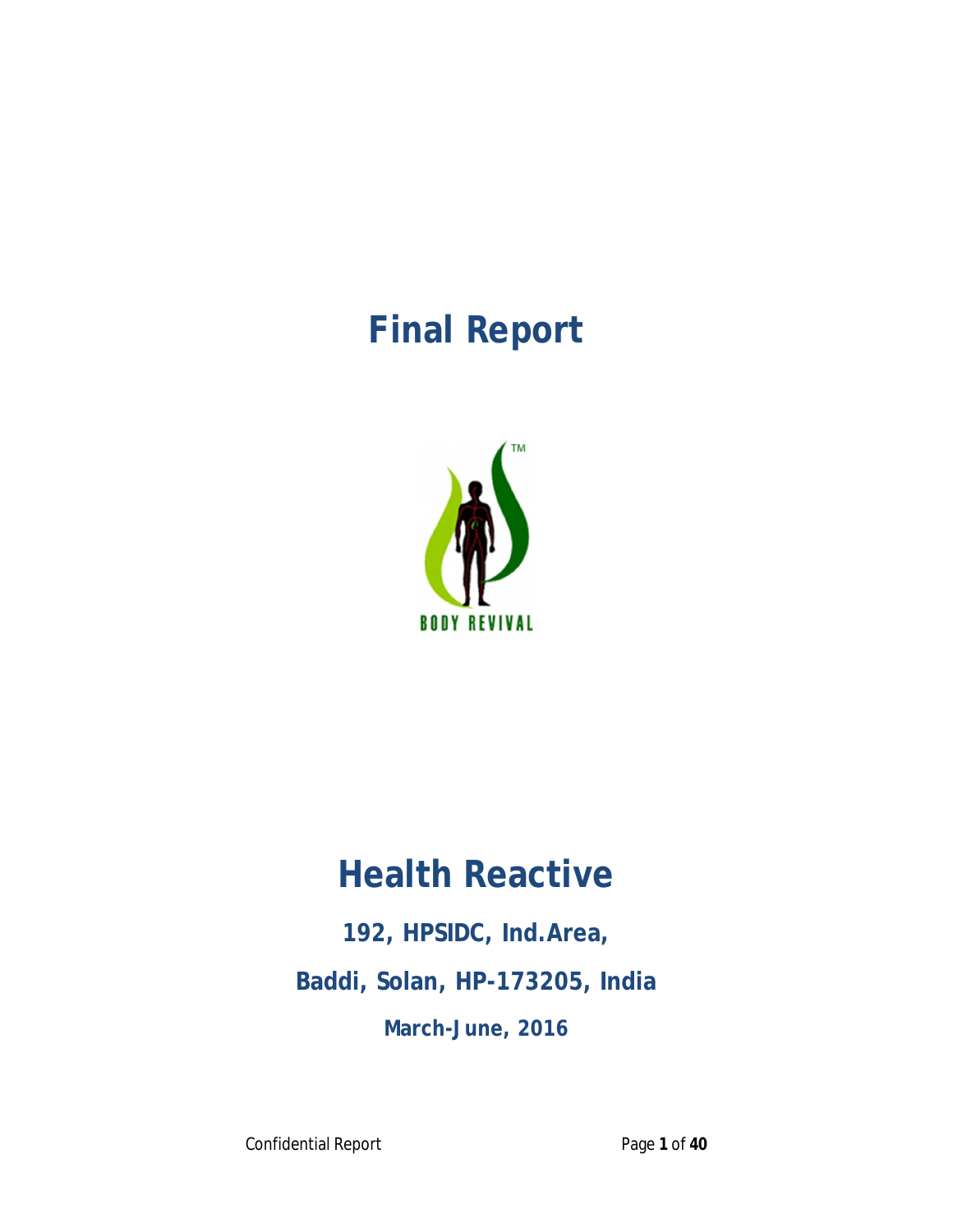| Project No.              | 03/16/BR-006                                            |  |
|--------------------------|---------------------------------------------------------|--|
| <b>Project Status</b>    | Completed                                               |  |
| <b>Study Period</b>      | March-June, 2016                                        |  |
| Nature of Study          | Analytical                                              |  |
|                          | Toxicological & Pharmacological                         |  |
| Number of Product        | 10                                                      |  |
| Product Name(s)          | Body Revival and it's 9 ingredients                     |  |
| <b>Product Nature</b>    | <b>Natural</b>                                          |  |
|                          | Herbal extract                                          |  |
|                          | Natural formulation                                     |  |
| Intended of Use          | Rejuvenation                                            |  |
|                          | Therapeutic                                             |  |
| <b>Study Sponsor</b>     | <b>Health Reactive</b>                                  |  |
|                          | 192, HPSID Ind. Area, Baddi, Dist. Solan (H.P.), India  |  |
| <b>Testing Facility</b>  | Department of Pharmacology                              |  |
|                          | Institute of Post Graduate Medical Education & Research |  |
|                          | 244B, Acharya J.C Bose Road                             |  |
|                          | Kolkata 700 020, West Bengal, India                     |  |
| Investigator             | Dr. Tapas Kumar Sur                                     |  |
|                          | Senior Researcher                                       |  |
|                          | Department of Pharmacology                              |  |
|                          | Institute of Post Graduate Medical Education & Research |  |
|                          | 244B, Acharya J.C Bose Road, Kolkata 700020, India      |  |
|                          | e-mail: drdbdrtks@gmail.com                             |  |
|                          | Cell: +91 8017575428                                    |  |
| Sponsor's Representative | Mr. P.K. Rane                                           |  |
|                          | Senior Manager                                          |  |
|                          | <b>Health Reactive</b>                                  |  |
|                          | 192, HPSID Ind. Area, Baddi, Dist. Solan (H.P.), India  |  |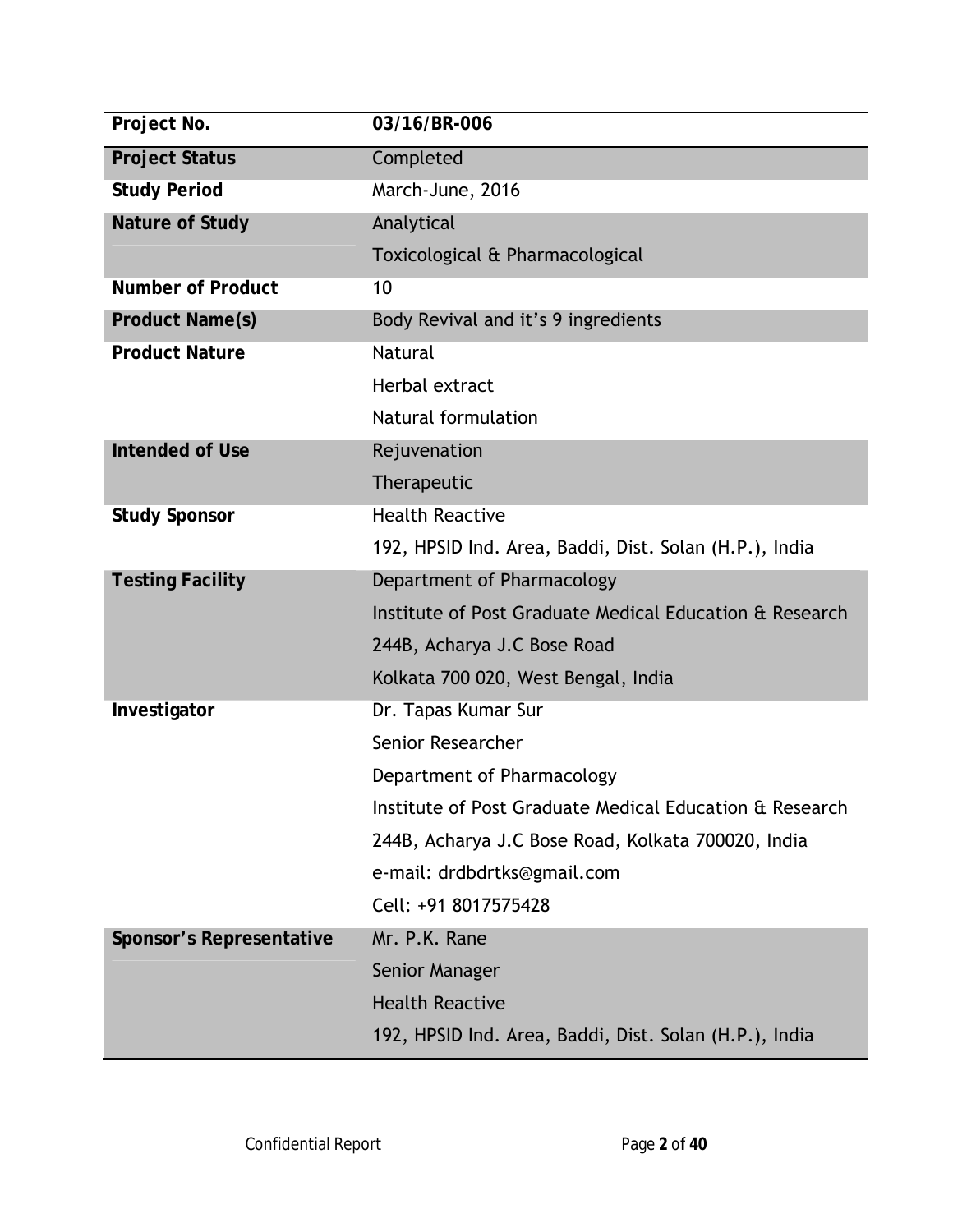

### **Health Reactive R & D**

Health Reactive has well defined Research and Development policy. The promoters and tech. staff of the company have not only launched a product but their zeal and mission to eradicate the ailments of the human suffering and to achieve the same devoid of the most dreaded evil monster of modern diseases including side effects. The pursuit of this mission gave birth to a passion to develop such a product which should be a pinnacle in the *Shodhana-Rasayana-Kayakalp* segment as laid out by Maharishi Charaka in his Ayurvedic text compilation "*Charaka Samhita*". Inventor and Promoter of the company, Natural Born Mr. Munir Khan has Invented **'Body Revival'** which is an Micro-Herbal, 100% plant based formula which dissolves the harmful deposits and flushes out the toxins (*Mala*) through urine and stool. It also maintains and revives the tissue cells in their state of excellent health by clearing all the channels of circulation in the body, thus, bringing the body in the state of equilibrium and forcing the disease to abandon the body in the form of various excretions (*Mala*). Health Reactive blends Ayurvedic expertise with modern technology to authentically the efficacy and safety of such herbs and the ultimate formulations. Not only Body Revival is itself free from side-effects but relieves the ailing body from the side effects of other medicines, therapies, pollutants and toxins. This is the special feature of Body Revival. The R & D department is focused on developing specialized products, quality control and standardization. Body Revival is derived after intensive in house research and produced in the state of the art production facilities. Health Reactive and Body Revival in pursuit of excellence of International Standards is benchmarked at par with worldwide accepted protocols such as, A GMP Certified Ayurvedic Quality Medicine.

**Sur TK, Auddy B, Bhattacharyya D. Effects of Body Revival (herbal formulation) on human platelet aggregation and myocardial ischemia in rats.** *Journal of Chinese Integrative Medicine* **2011; 9(7): 746-751.**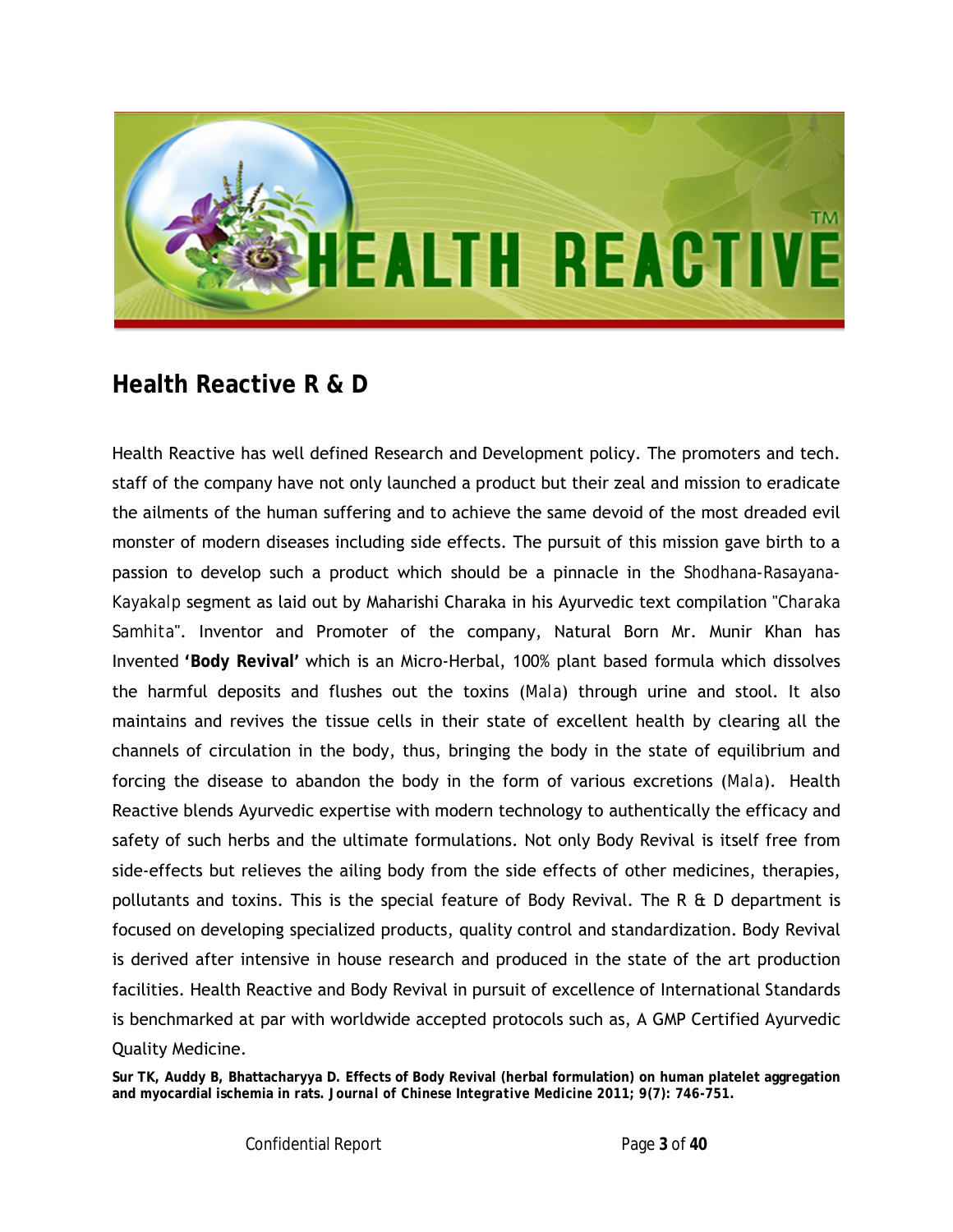# **Label Claim of Body Revival**

Indian System of medicine, Aurveda is unique in recognizing at first rejuvenation, not only as possible, but assigning it priority over treatment of other ailments, To achieve rejuvenation, various body purification processes (*Shodhana*) were adopted by the ancient hermits / ascetics which we term as 'detoxification' in modern science. After detoxification, to further revive the ageing body, *Rasayana* (rejuvenation) therapy was initiated. The precise selection of *divya* herbs and where then action of each plants was determined by the doctrine of *Rasa, Virya, Vipaca, Guna* and *Karma* of the plant. *Rasayanas* were thus, specific remedies for rejuvenation (body revival) especially for the aged and were so powerful that they could also treat incurable diseases. With this therapy, all tissues, glands and organs, however inactive, started to function in harmony. *Rasayana* is the Ayurvedic science of rejuvenation and longevity. Body-Revival is one such "*Rasayana*" developed by Health Reactive, is a unique micro herbal formulation which dissolves completely the harmful deposits and flushes out the toxins (*Mala*) though urine and stool.

With the consumption of antibiotics, drugs or alcohol or due to a poor diet or fast food lifestyle, the body becomes unhealthy. Further, the health is affected by environmental pollution and intake of contaminated water. Body revival is needed to detoxify the toxins and pollutants entered in our body and to regenerate new cells.

#### **Composition**

#### Each 5ml contains:

*Aegle marmelos*, *Acorus calamus*, *Withania somnifera*, *Blumea lacera*, *Rumex vesicarius, Rubia cardifolia, Cucumis melo, Symplocos racemosa*, Honey.

#### **Indication**

As an adjuvant, recuperative and rejuvenator in various modern, faulty, stress induced wear and tear syndrome of middle age, hypertension, drug induced toxicity, wasting diseases and premature ageing.

**Mode of Administration**

Take the required oral dosage at night before retiring to bed.

Confidential Report **Page 4** of 40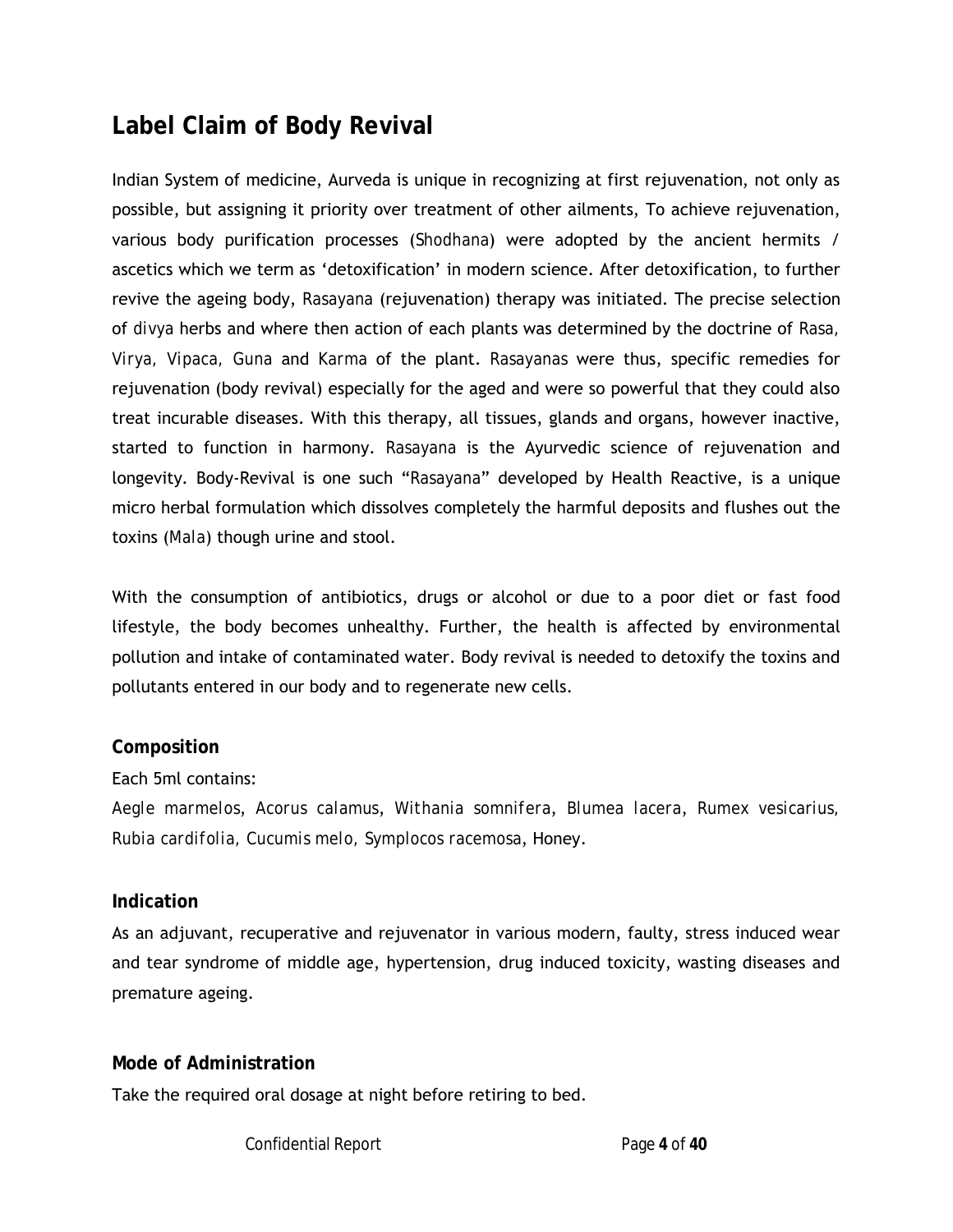#### **Diet Restriction**

Very sour edibles like lime, lime juice, vinegar, raw mango, pickle etc., to be avoided during medication. Milk, curd and milk products to be completely avoided since this may hamper with proper assimilation of the drug in the body and lower its efficacy.

#### **Side Effects**

Safe time tested, Ayurvedic product with no side effect. Dosage recommended on alternate days to accommodate the patient's slow healing response to the product's high potency and fast acting effect.

#### **Self-Life**

Shelf life remains the same as per expiry period and stability remains unaffected. Just replace the cap tight after use.

**Contra Indication** None**.** Just follow the diet restrictions.

#### **Precaution**

Do not touch the medicine with stale/ bare hands/ object to avoid any contamination of the product.

**Storage** Store in a cool place, away from moist area

**Warning** To be taken under medical supervision only.

Packing 100 ml plastic bottle with seal cap.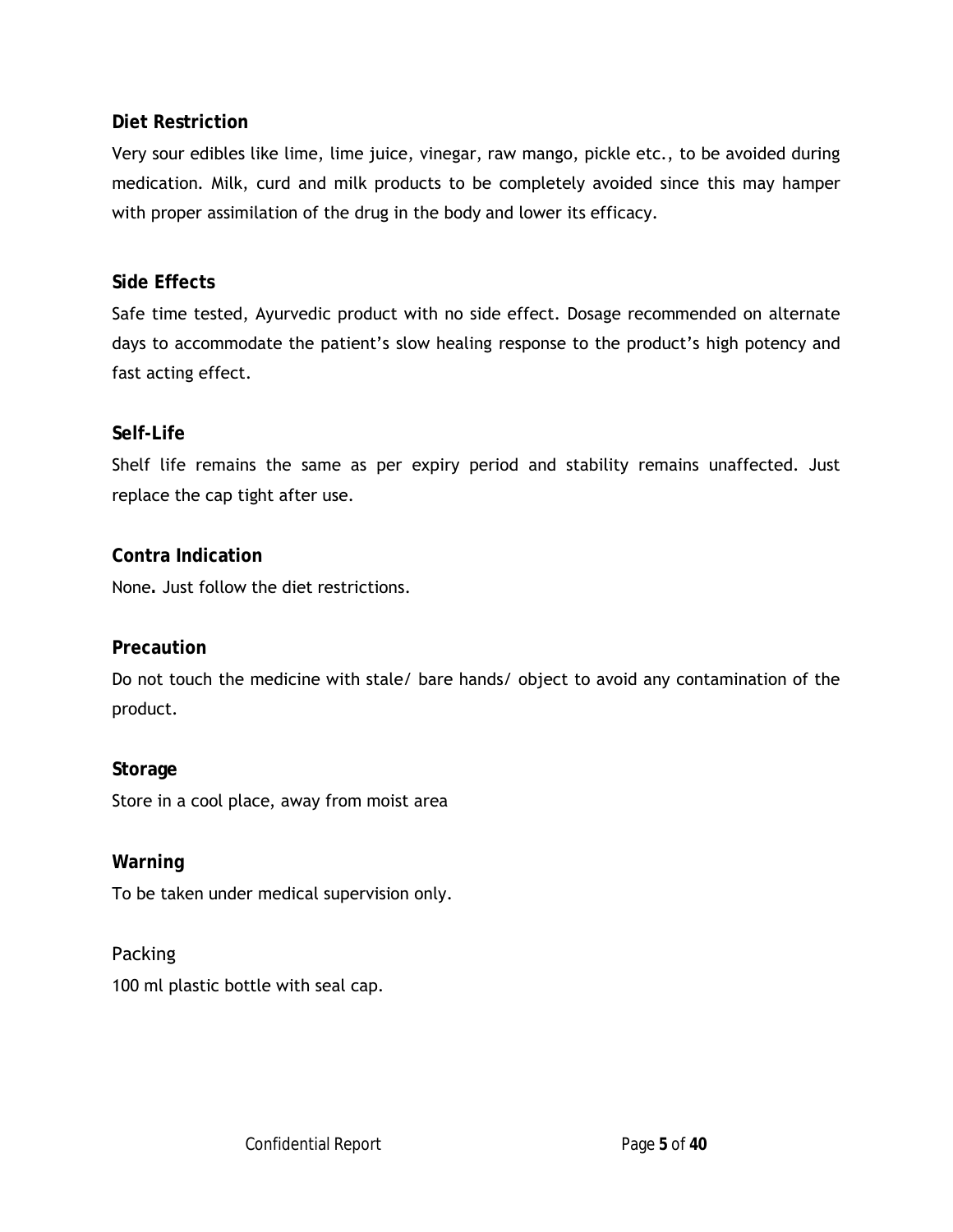# **Short Description of Product & Ingredients**

| Ingredient       | Action on Human Body                | Proved by                           |
|------------------|-------------------------------------|-------------------------------------|
| Aegle marmelos   | Antioxidant, hepatoprotective,      | J. Enzyme. Inhib, Med. Chem.        |
|                  | controlling early tumor events.     | 2008, Oct1:1.                       |
|                  | Anti-hyperglycemic,                 | Bioorg. Med. Chem. Lett. 2007.      |
|                  | anti-dyslipidemic.                  |                                     |
|                  | Anti-thyroid, antioxidative,        | Phytother Res. 2006, Dec 20.        |
|                  | anti-hyperglycemic                  |                                     |
|                  | Hypoglycemic                        | J. Ethnopharmacol. 2003, Aug 7.     |
| Acorus calamus   | <b>Anti-Stress</b>                  | Biol. Pharma. Bull. 2005, Dec 28.   |
|                  | Hypolipidemic activity              | Elsevier Science. B:V. 2002.        |
|                  | Middle cerebral artery occulusion-  | Hum. Exp. Toxicol. 2006, April 25.  |
|                  | indused ischemia.                   |                                     |
|                  | Anti-carcinogenic, activation of x- | Xi Yi Jie He Za Zhi. 1986, Aug 6.   |
|                  | asarone on human cancer cells.      |                                     |
|                  | Anticonvulsant, anti-arrhymetic     | Int. Pharmacodyn. Ther, 1960, eb1.  |
| Blumea lacera    | Physiological disorders such as     | Dept. Food & Human Health           |
|                  | rheumatism and hypertension.        | Sciences, Graduate School of        |
|                  |                                     | Human Life Science, Oaska City      |
|                  |                                     | University.                         |
|                  | Leukemia, provides cell resistance  | Blood, 2006, January 15.            |
| Rumex vesicarius | Analgesic, antipyretic, astringent, | Handbook of Medicinal herbs, by     |
|                  | diuretic, laxative, stomachic.      | James A. Duke.                      |
| Rubia cardifolia | Hypoglycemic effects,               | Maharashtra Institute of Pharmacy,  |
|                  | memorary Impairment.                | Kothrud, Pune                       |
| Cucumis melo     | Hypothyroidism.                     | Chem Biol Interact. 2009, Feb 12.   |
| Symplocos        | All Female Disorders.               | Phenolic Glycosides from            |
| racemosa         |                                     | Symplocos, Racemosa, Natural        |
|                  |                                     | Inhibitors of phosphordiesterase I. |
| Honey            | Antibacterial, antioxidant, anti-   | Universidad Miguel Hernandez,       |
|                  | inflammatory, antiviral, antitumor, | Ctra, Orihuela Alihuela, Spain.     |
|                  | antimicrobial, immune modulation.   |                                     |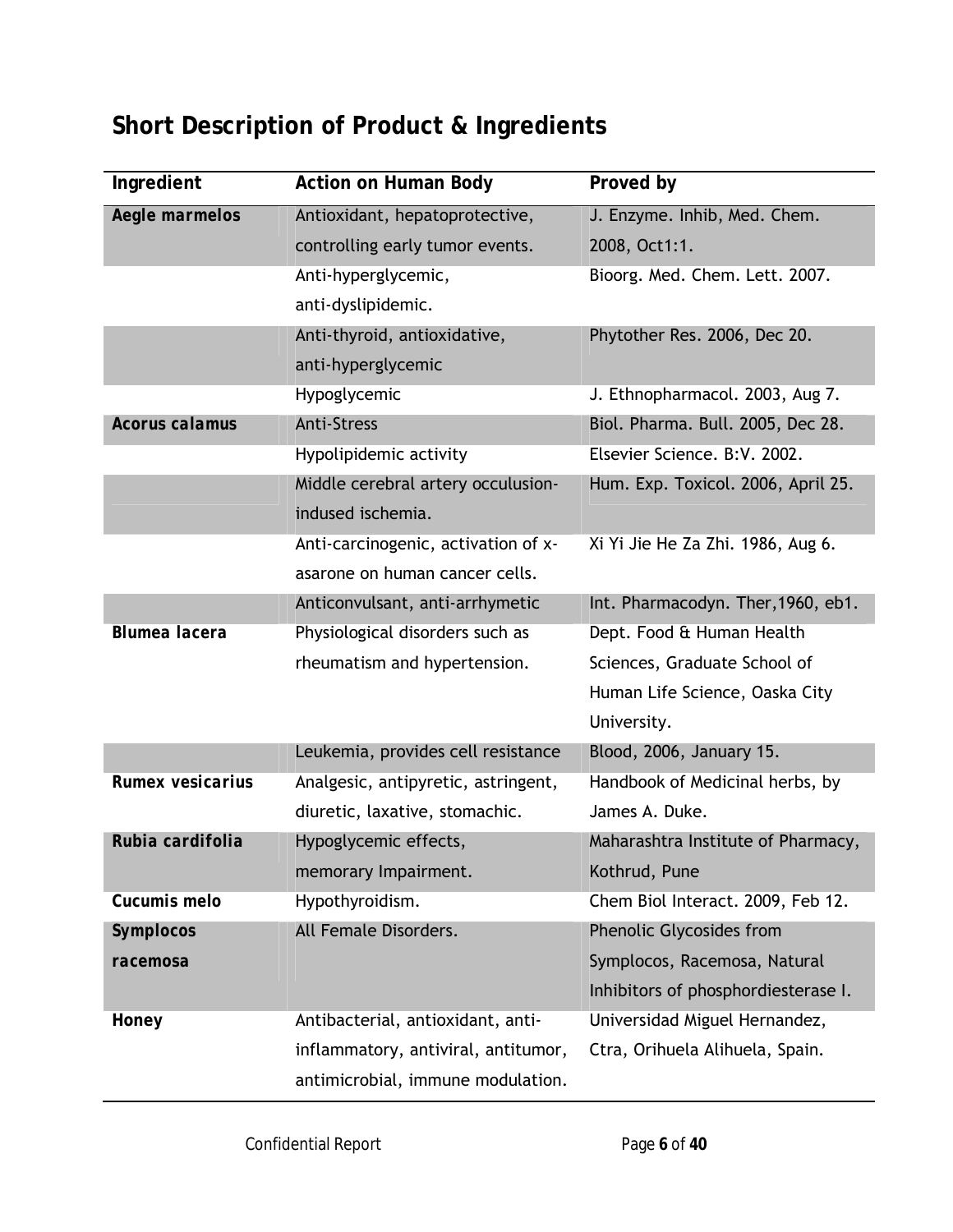### **Body Revival**

| <b>Product Name</b>   | Body Revival <sup>®</sup>                              |
|-----------------------|--------------------------------------------------------|
| <b>Physical State</b> | <b>Liquid Suspension</b>                               |
| Manufacturer          | <b>HEALTH REACTIVE</b>                                 |
|                       | 192, HPSID, Industrial Area Baddi, Distt. Solan (H.P.) |
|                       | Pin-173 205 (India)                                    |
|                       | <b>GMP Certified</b>                                   |
| Mfg. Lic. No.         | <b>HP-177-AY</b>                                       |
| Batch No.             | HRB0026/Export                                         |
| Mfg. No.              | 12/2015                                                |
| Exp. Date             | 11/2018                                                |
| Color                 | Dark Brown                                             |
| <b>Physical State</b> | <b>Liquid Suspension</b>                               |
| Dosage                | Oral                                                   |
| Net Volume            | 100 ml                                                 |
| <b>Product Claim</b>  | Helps to increase energy, endurance and mental focus   |
| Indications           | Body Revival has herbal active ingredients which works |
|                       | as Balya, Rasayana and Medhya and useful in general    |
|                       | debilities and life style related disorders etc.       |

**Scientific Evidence: Body Revival**

**Sur TK, Auddy B, Bhattacharyya D. Effects of Body Revival (herbal formulation) on human platelet aggregation and myocardial ischemia in rats.** *Journal of Chinese Integrative Medicine* **2011; 9(7): 746-751.** 

**Disclaimer:**

**The above physicochemical data of test substance was supplied by the Sponsor. All responsibilities with regards to the accuracy and authenticity of these remains with the Sponsor. The test lab is not responsible for any variations with the batch number supplied.**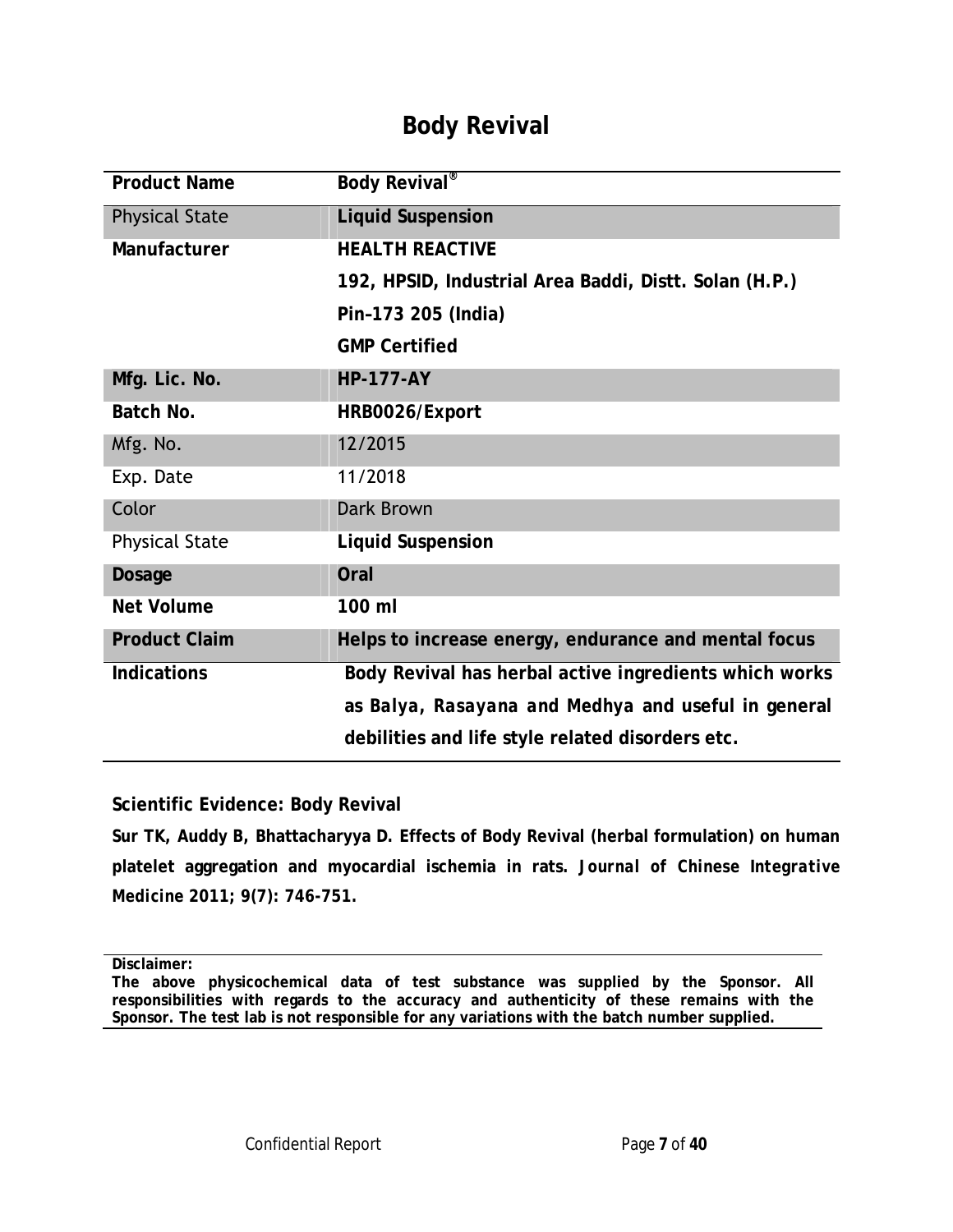| Composition: Each 5 ml contains extract of - |                   |                               |                   |
|----------------------------------------------|-------------------|-------------------------------|-------------------|
| Aegle marmelos                               | 150 <sub>mg</sub> | Rubia cordifolia              | 200 <sub>mg</sub> |
| Acorus calamus                               | 175mg             | Cucumis melo                  | 200 <sub>mg</sub> |
| Withania somnifera                           | 325mg             | Symplocos racemosa            | 95 <sub>mg</sub>  |
| Blumea lacera                                | 115mg             | Honey                         | Q.S.              |
| Rumex vesicarius                             | 240 <sub>mg</sub> | <b>Permitted Preservative</b> | Q.S.              |
|                                              |                   | (Sodium benzoate)             |                   |

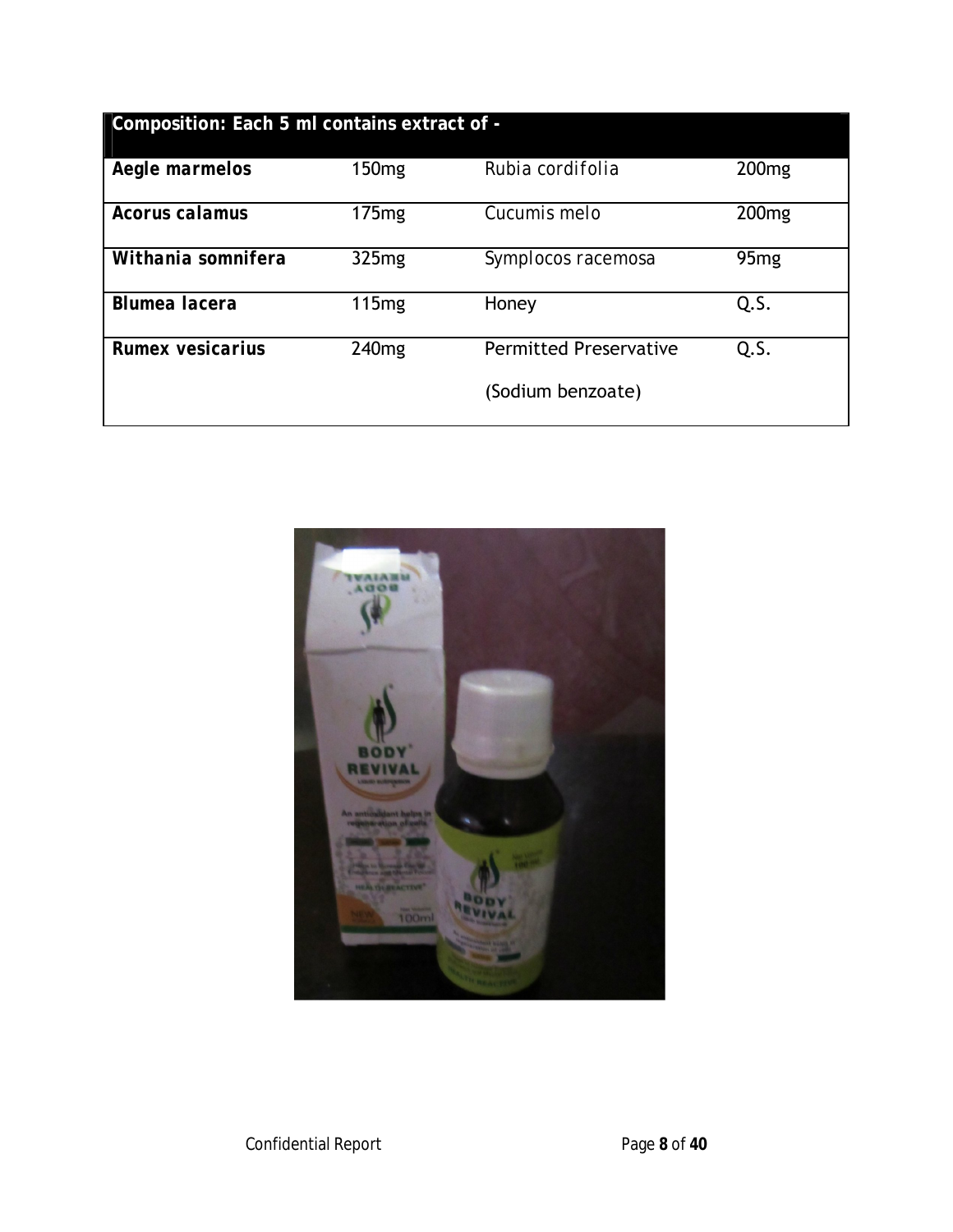# **Testing Materials**

| <b>Code Name</b> | Form                     | De-code Name         |
|------------------|--------------------------|----------------------|
| 001              | Dry powder extract       | Aegle mermelos       |
| 002              | Dry powder extract       | Acorus calamus       |
| 003              | Dry powder extract       | Rumex vesicarius     |
| 004              | Dry powder extract       | <b>Blumea lacera</b> |
| 005              | Dry powder extract       | Cucumis melo         |
| 006              | Dry powder extract       | Symplocos racemosa   |
| 007              | Dry powder extract       | Withania somnifera   |
| 008              | Dry powder extract       | Rubia cordifolia     |
| 009              | Liquid                   | Honey                |
| 010              | <b>Liquid Suspension</b> | <b>Body Revival</b>  |

**Disclaimer:**

**The above test substances were supplied by the Sponsor. All responsibilities with regards to the accuracy and authenticity of these remains with the Sponsor. The test lab is not responsible for any variations with the batch number supplied.**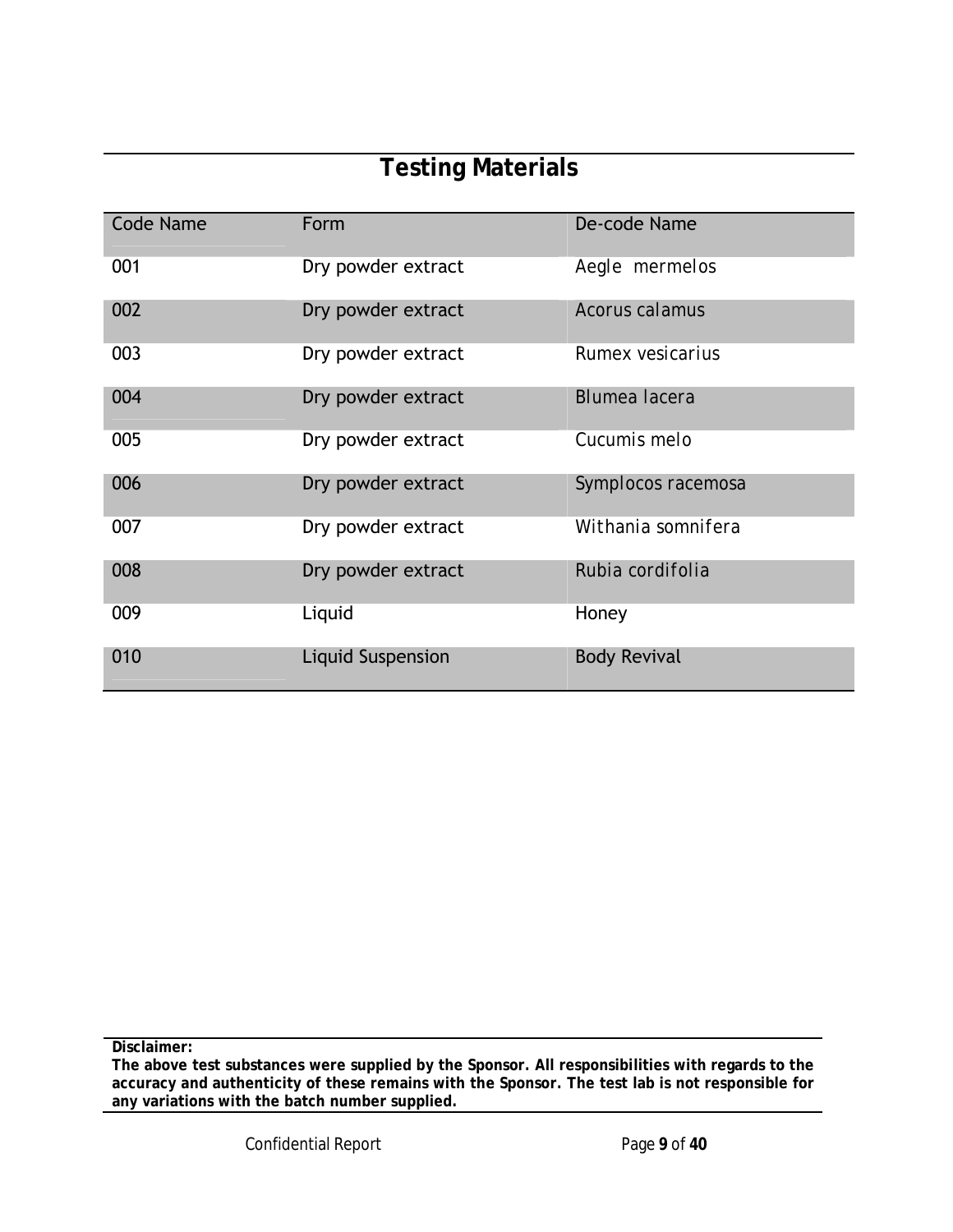**Purpose of Study** 

## **Objectives**

- **Analytical Studies.** The purpose of the analytical studies was to find out the nutritive values of herbal and natural ingredients presence in Body Revival.
- **Pharmacological Studies.** The purpose of the pharmacological studies was to find out the safety parameters and efficacies (claims like, Balya, Rasayana and Medhya) of Body Revival in animals.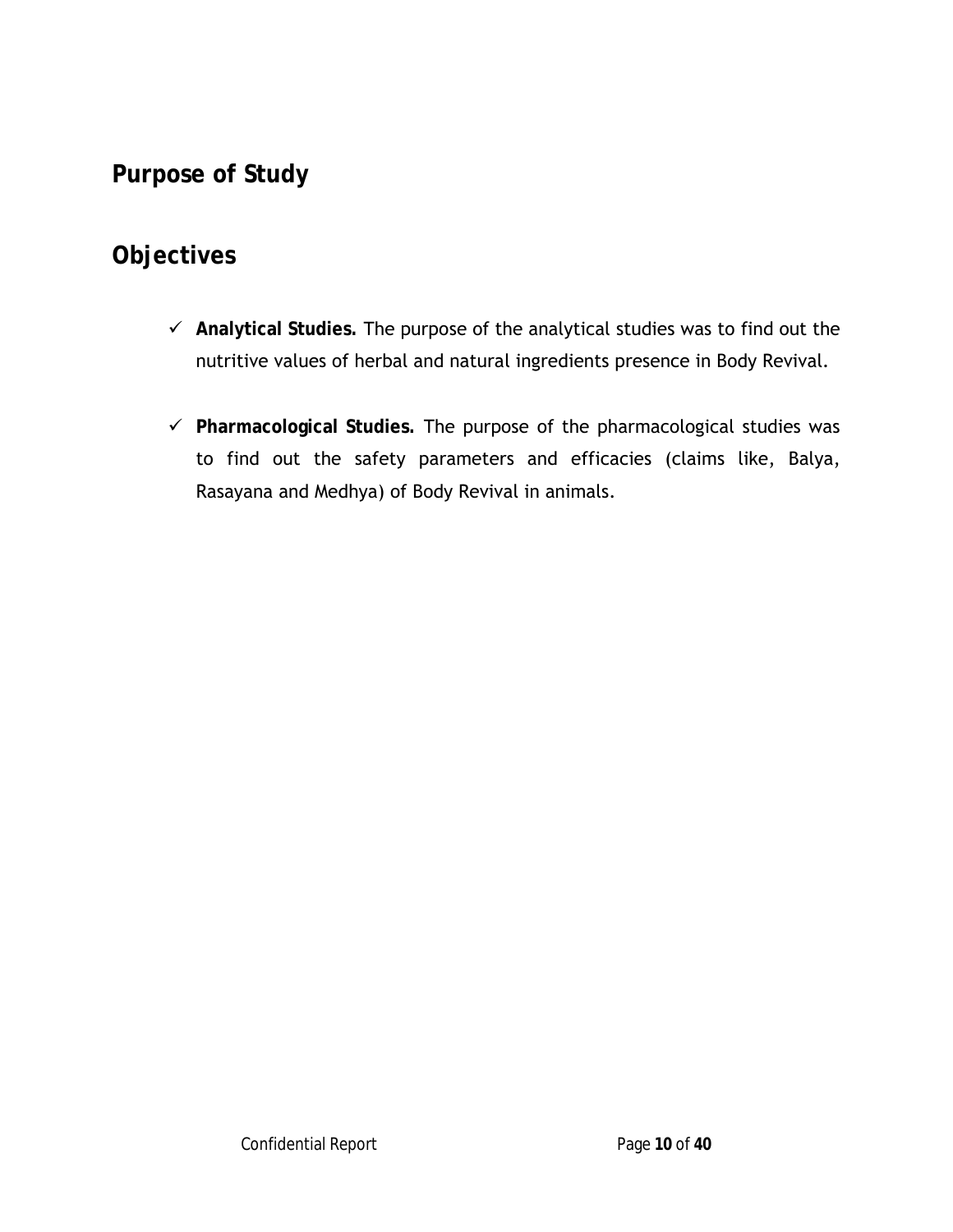# **Analytical Studies**

#### **Assay of Nutritive Values**

The following parameters were assessed chemically by standard Indian Pharmacopeia's guided method:

- 1. Ash Value (%).
- 2. Carbohydrate (%).
- 3. Protein (%).
- 4. Fat (%).
- 5. Fibre (%).
- 6. Energy (Kcal/100 g).
- 7. Sodium (mg/100 g).
- 8. Potassium (mg/100 g).
- 9. Calcium (mg/100 g).
- 10. Specific Gravity (Final Product only).
- 11. HPLC (Final Product only).
- 12. HPTLC (Final Product only).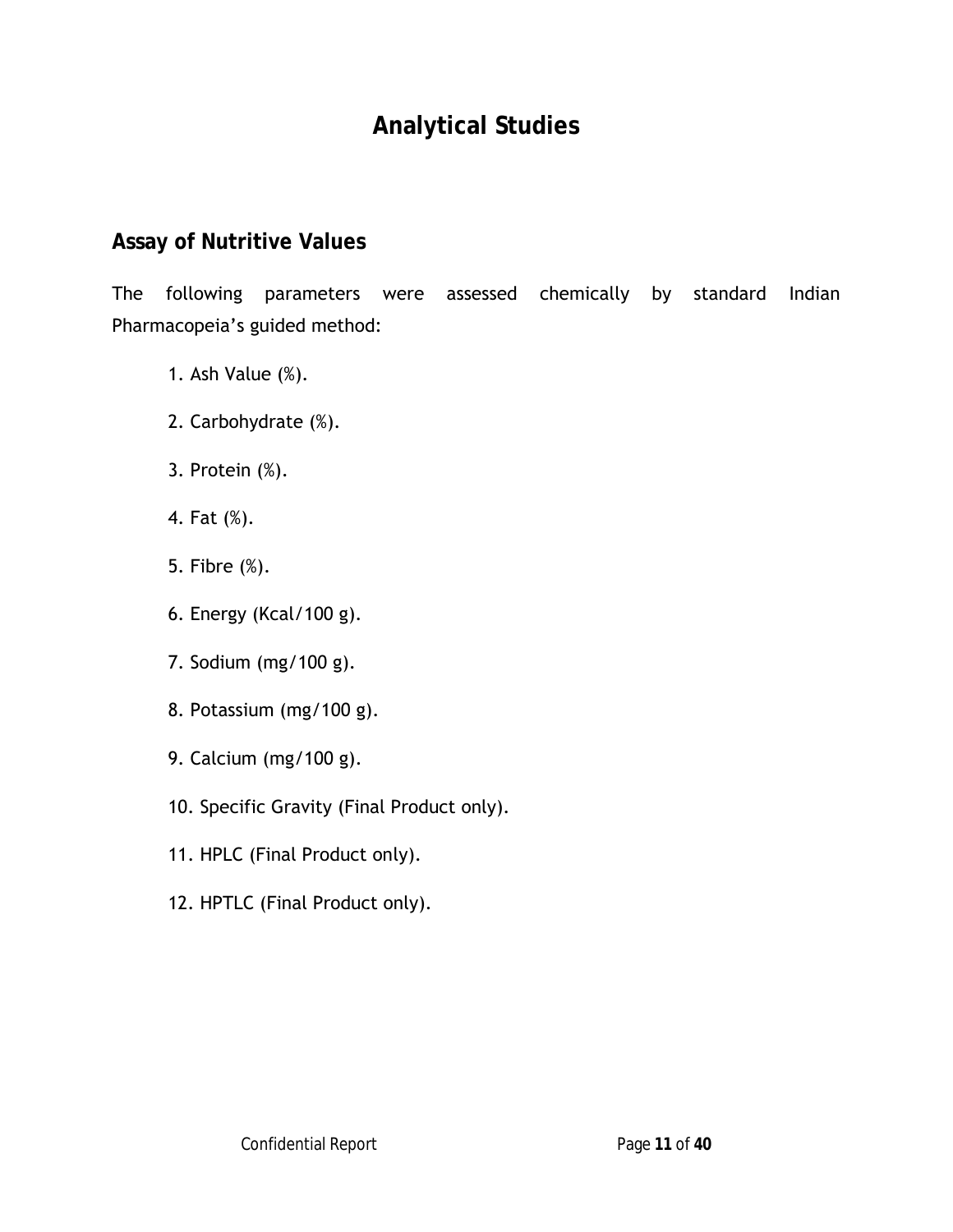#### **Methods**

Estimation of Ash. Five gm of each sample was weighed in a silica crucible and heated in muffle furnace for about 5-6 h at 500°C. It was cooled in a desiccator and weighed. It was heated again in the furnace for half an hour, cooled and weighed. This was repeated consequently till the weight became constant.

Estimation of Moisture. Two gm of each sample was taken in a flat-bottom dish and kept overnight in an air oven at 100-110°C and weighed. The loss in weight was regarded as a measure of moisture content.

Estimation of Crude Fat. Two gm moisture free of each sample was extracted with petroleum ether (60-80°C) in a Soxhlet apparatus for about 6-8h. After boiling with petrol, the residual petrol was filtered using Whatman No. 40 filter paper and the filtrate was evaporated in a pre-weighed beaker. Increase in weight of beaker gave crude fat.

Estimation of Crude Fibre. Two gm of moisture and fat-free material of each sample was treated with 200 ml of 1.25%  $H<sub>2</sub>SO<sub>4</sub>$ . After filtration and washing, the residue was treated with 1.25% NaOH. It was the filtered, washed with hot water and then 1%HNO<sub>3</sub> and again with hot water. The washed residue was dried in an oven at 130 $^{\circ}$ C to constant weight and cooled in a dessicator. The residue was scraped into a preweighed porcelain crucible, weighed, ashed at 550°C for two hours, cooled in a dessicator and reweighed. Crude fibre content was expressed as percentage loss in weight on ignition.

Estimation of Crude Protein. The crude protein was determined using micro Kjeldahl method. Two gm of each sample compound was decomposed by digestion with concentrated sulphuric acid in the presence of a catalyst, ammonium sulphate is produced. An excess of sodium hydroxide solution was added to the diluted reaction mixture, the liberated ammonia was distilled in steam and absorbed in a measured excess of standard sulphuric acid. Titration of the residual mineral acid with standard

Confidential Report Page **12** of **40**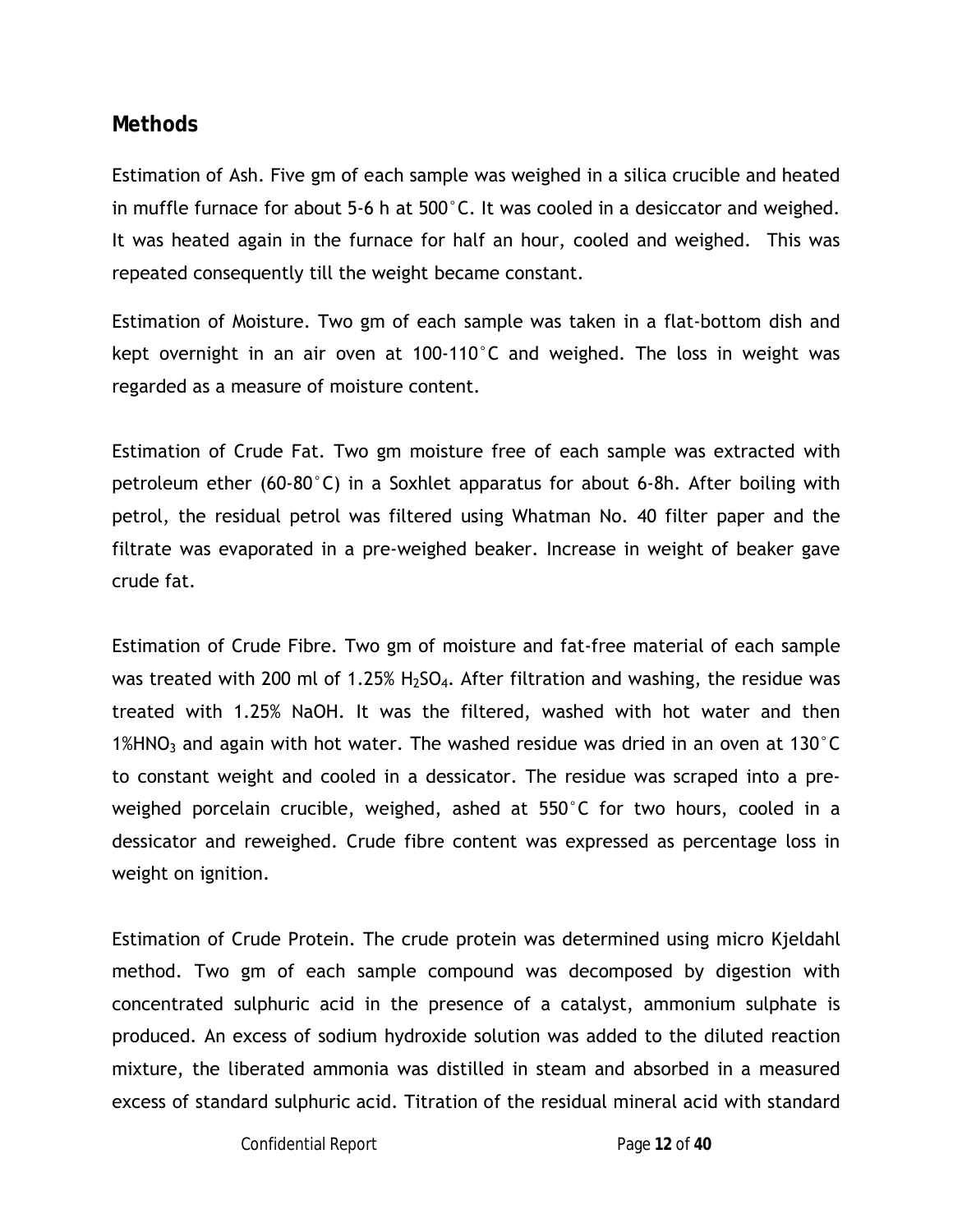sodium hydroxide gives the equivalent of ammonia obtained from the weight of the sample taken. From this the percentage of nitrogen in the compound can was calculated. On the basis of early determinations, the average nitrogen (N) content of proteins was found to be about 16 percent, which led to use of the calculation N x 6.25 (1/0.16 = 6.25) to convert nitrogen content into protein content.

Estimation of Carbohydrate. Percentage of available carbohydrate was given by: 100 - (ash% + fat% + protein% + crude fibre%).

Estimation of Nutritive Value (Energy). The three components of foods which provide energy are protein, carbohydrate and fat. One gram carbohydrate and protein yield 4 kcal energy whereas one gram fat yield 9 kcal energy. The energy content of each plant samples were determined by multiplying the values obtained for protein, fat and available carbohydrate by 4.00, 9.00 and 4.00 respectively and adding up the values.

Estimation of Minerals. Sample was taken in a silica crucible and heated in a muffle furnace at 400°C till there was no evolution of smoke. The crucible was cooled at room temperature in a desiccator and carbon-free ash was moistened with concentrated sulphuric acid and heated on a heating mantle till fumes of sulphuric acid ceased to evolve. The crucible with sulphated ash was then heated in a muffle furnace at 600°C till the weight of the content was constant (~2–3 h). One gram of sulphated ash obtained above was dissolved in 100 ml of 5% HCl to obtain the solution ready for determination of mineral elements (sodium, potassium and calcium) through atomic absorption spectroscopy (AA 800, Perkin- Elmer Germany).

HPLC Chromatographic Analysis of Phenolic Compounds. HPLC analyses were performed with Dionex Ultimate 3000 liquid chromatograph (Germany) with four solvent delivery system quaternary pump (LPG 3400 SD) including a diode array detector (DAD 3000) with 5 cm flow cell, a manual sample injection valve equipped witha 20 µl loop and Chromeleon 6.8 system manager as data processor. The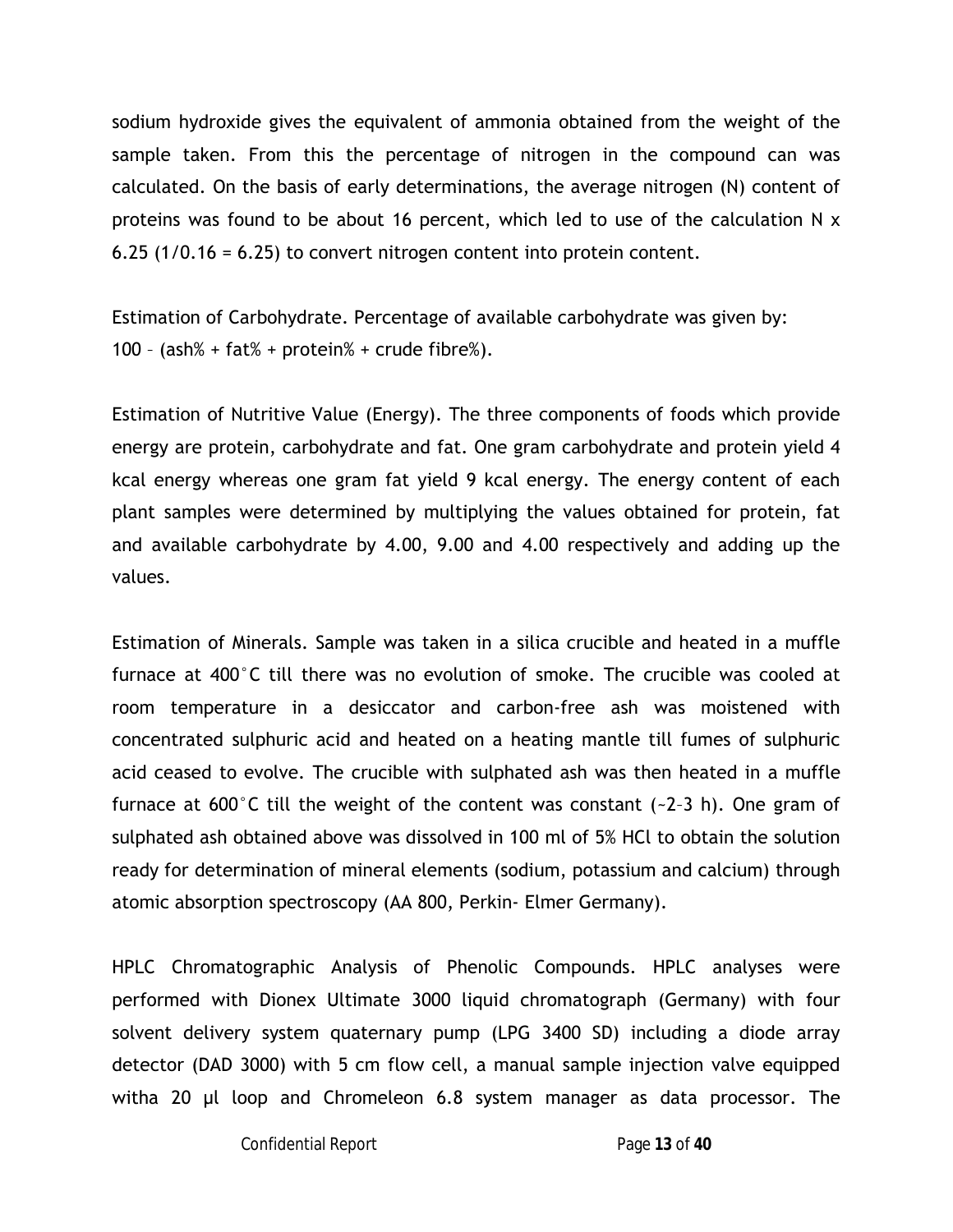separation was achieved by a reversed-phase Acclaim<sup>TM</sup>120 C<sub>18</sub> column (5 µm particle size, i.d. 4.6 x 250 mm). The mobile phase contains 1% aqueous acetic acid solution (Solvent A) and acetonitrile (Solvent B), the flow rate was adjusted to 0.7 ml/min, the column was thermostatically controlled at 28°C and the injection volume was kept at 20 μl. A gradient elution was performed by varying the proportion of solvent B to solvent A. The gradient elusion was changed from 10% to 40% B in a linear fashion for duration of 28 min, from 40 to 60% B in 39 min, from 60 to 90 % B in 50 min. The mobile phase composition back to initial condition (solvent B : solvent A : 10 : 90) in 55 min and allowed to run for another 10 min, before the injection of another sample. Total analysis time per sample was 115 min. HPLC Chromatograms were detected using a photo diode array UV detector at 280 nm according to absorption maxima of analysed compounds. Each compound was identified by its retention time and by spiking with standards under the same conditions. The quantification of the sample was done by the measurement of the integrated peak area and the content was calculated using the calibration curve by plotting peak area against concentration of the respective standard sample. The data were reported with convergence limit in six times. According to the USP and ICH guidelines, there are various parameters to validate the reproducibility of the method viz. the effectiveness, the limit of detection (LOD), the limit of quantitation (LOQ), the linearity, the precision and the accuracy.

#### HPTLC Chromatographic analysis

Densitometric HPTLC fingerprint of Body Revival was carried out. Body Revival was diluted into 1 mg/ml in methanol and spotted (10  $\mu$ l) in the form of bands with on a pre-coated silica gel plates (Merck, 60 F 254, 20x20 cm) by automated Camag Linomat 5. The plates were developed in a mobile solvent system (toluene : ethyl acetate : formic acid = 4.5:3:0.2) for 30 min and scanned at 254 nm suing Camag TLC Scanner 3.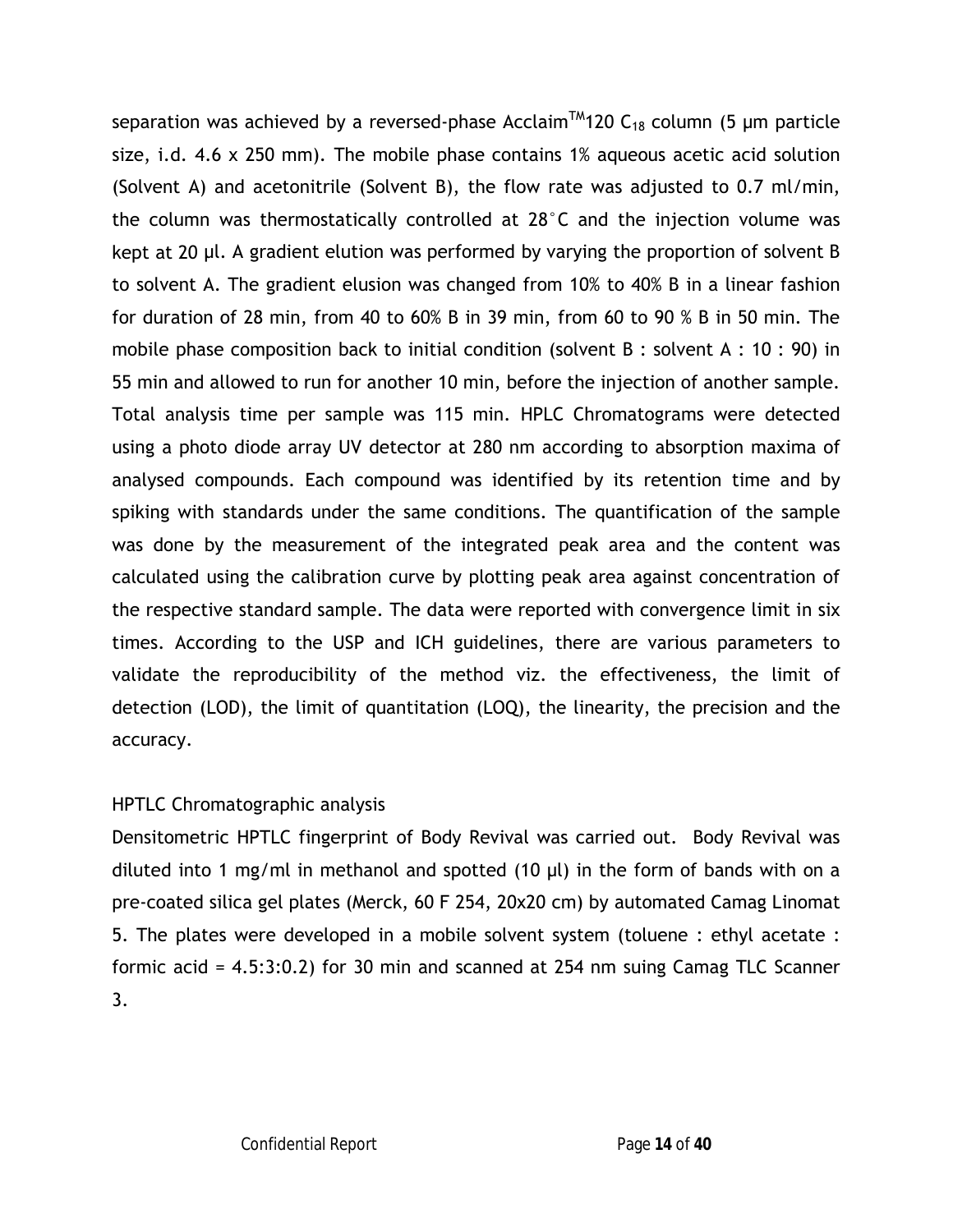### **Nutritive Values**

| Product No. | 001                |
|-------------|--------------------|
| Sample Name | Aegle mermelos     |
| Form        | Dry Powder Extract |
| Study       | April-May, 2016    |

|                      | Mean $\pm$ SD     | Range         |
|----------------------|-------------------|---------------|
| Ash $(%)$            | $7.10 \pm 0.01$   | $7 - 7.3$     |
| Carbohydrate (%)     | 74.66±0.21        | 72.14-76.25   |
| Protein (%)          | $2.40 \pm 0.15$   | $2.1 - 2.8$   |
| Fat (%)              | $0.49 \pm 0.01$   | $0.45 - 0.52$ |
| Fibre $(\%)$         | $15.25 \pm 0.04$  | $15 - 16.1$   |
| Energy (Kcal/100 g)  | $314.30 \pm 1.01$ | 310-318.5     |
| Sodium (mg/100 g)    | $3.64 \pm 0.01$   | $3.51 - 3.83$ |
| Potassium (mg/100 g) | 24.96±0.05        | 24-25.52      |
| Calcium (mg/100 g)   | $43.54 \pm 0.48$  | $42.1 - 44.5$ |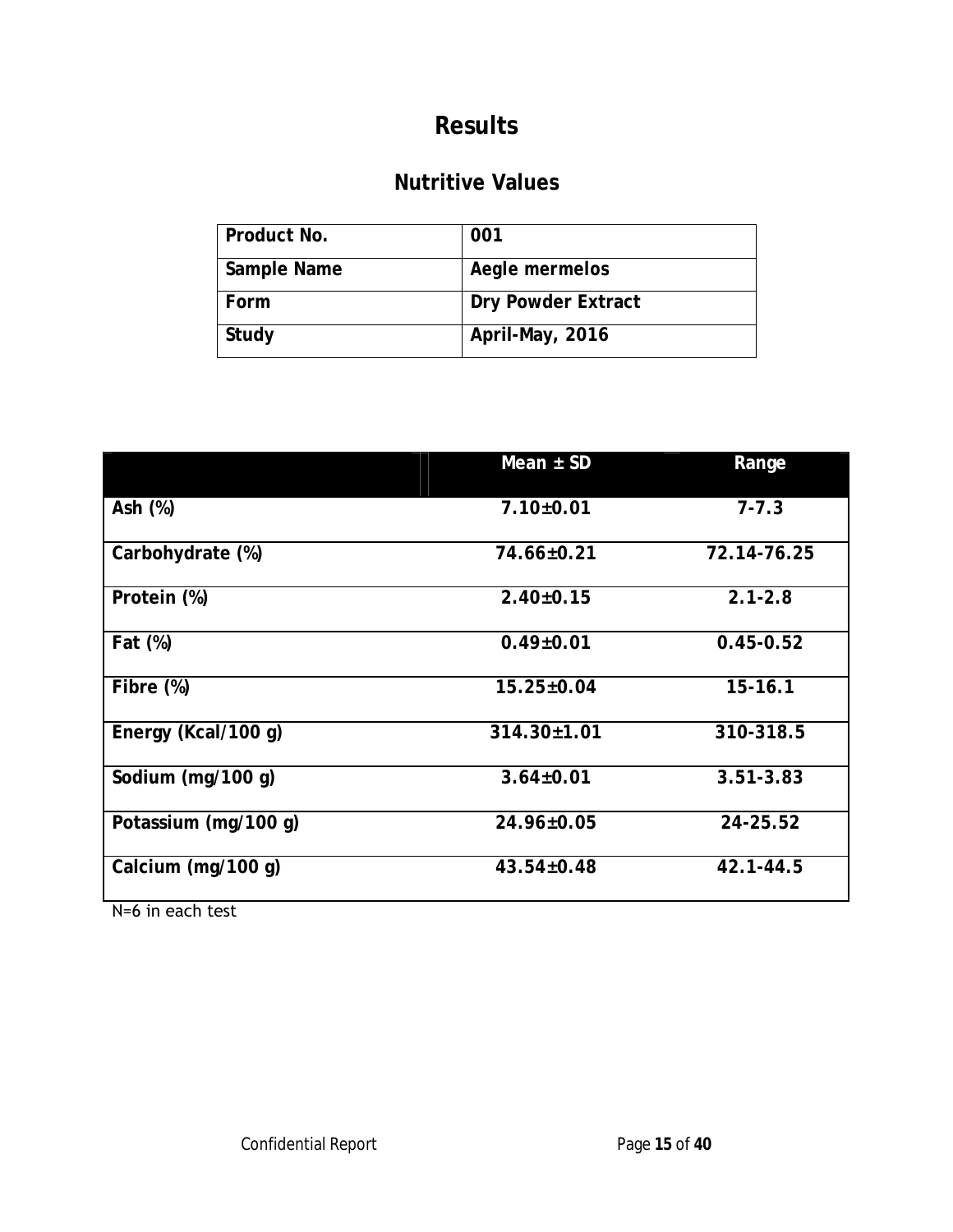### **Nutritive Values**

| Product No. | 002                |
|-------------|--------------------|
| Sample Name | Acorus calamus     |
| Form        | Dry Powder Extract |
| Study       | April-May, 2016    |

|                      | Mean $\pm$ SD    | Range         |
|----------------------|------------------|---------------|
| Ash $(%)$            | $12.43 \pm 0.20$ | 12.1-12.84    |
| Carbohydrate (%)     | 73.71±0.06       | 72.6-75.62    |
| Protein (%)          | $4.21 \pm 0.04$  | $4 - 4.54$    |
| Fat (%)              | $4.07 \pm 0.05$  | $3.8 - 4.28$  |
| Fibre $(\%)$         | $5.61 \pm 0.02$  | $5.4 - 5.78$  |
| Energy (Kcal/100 g)  | 348.03±0.27      | 344.6-350.9   |
| Sodium (mg/100 g)    | $6.17 \pm 0.04$  | $6 - 6.38$    |
| Potassium (mg/100 g) | $31.56 \pm 0.30$ | $31.1 - 32.6$ |
| Calcium (mg/100 g)   | $35.34 \pm 0.14$ | $35 - 36.8$   |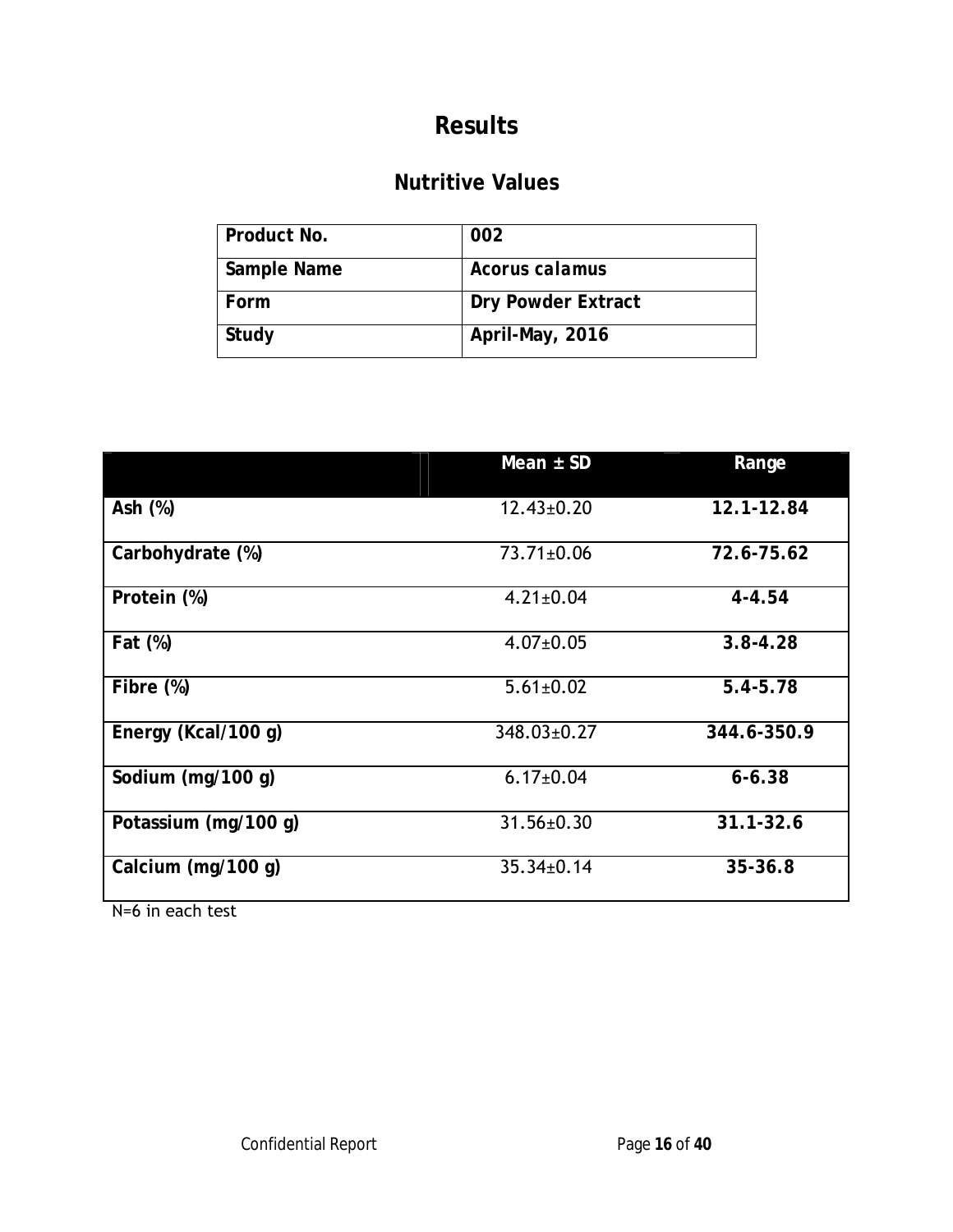### **Nutritive Values**

| Product No. | 003                |
|-------------|--------------------|
| Sample Name | Rumex vesicarius   |
| Form        | Dry Powder Extract |
| Study       | April-May, 2016    |

|                                          | Mean $\pm$ SD     | Range         |
|------------------------------------------|-------------------|---------------|
| Ash $(%)$                                | $11.80 \pm 1.01$  | $10.9 - 12.2$ |
| Carbohydrate (%)                         | $76.64 \pm 0.13$  | 75.3-77.6     |
| Protein (%)                              | $4.55 \pm 0.03$   | $4.4 - 4.6$   |
| Fat (%)                                  | $4.32 \pm 0.04$   | $4.2 - 4.4$   |
| Fibre $(\%)$                             | $2.91 \pm 0.02$   | $2.8 - 3.1$   |
| Energy (Kcal/100 g)                      | $363.01 \pm 0.45$ | 360.4-36.7    |
| Sodium (mg/100 g)                        | $5.01 \pm 0.07$   | $4.9 - 5.2$   |
| Potassium (mg/100 g)                     | $30.52 \pm 0.08$  | 29.6-31.2     |
| Calcium (mg/100 g)<br>$N-A$ in oach tost | $33.74 \pm 0.06$  | $32.8 - 34.5$ |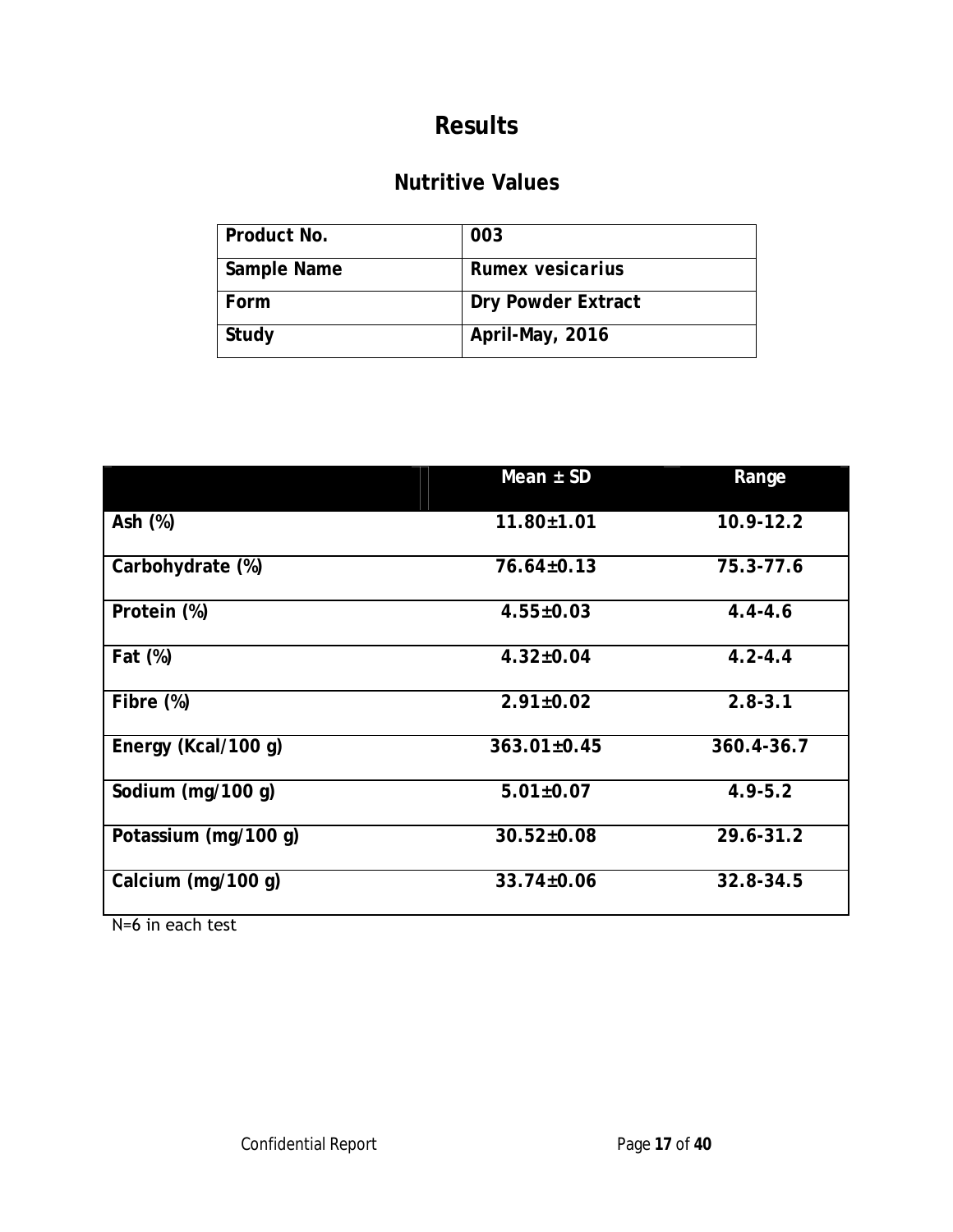### **Nutritive Values**

| Product No. | 004                |
|-------------|--------------------|
| Sample Name | Blumea lacera      |
| Form        | Dry Powder Extract |
| Study       | April-May, 2016    |

|                                            | Mean $\pm$ SD     | Range         |
|--------------------------------------------|-------------------|---------------|
| Ash $(%)$                                  | $25.66 \pm 0.25$  | $25.1 - 26.4$ |
| Carbohydrate (%)                           | $60.21 \pm 0.40$  | 59.3-61.8     |
| Protein (%)                                | $7.06 \pm 0.05$   | $6.9 - 7.2$   |
| Fat (%)                                    | $0.74 \pm 0.03$   | $0.7 - 0.78$  |
| Fibre (%)                                  | $7.20 \pm 0.26$   | $7 - 7.5$     |
| Energy (Kcal/100 g)                        | $274.45 \pm 0.43$ | 270-280       |
| Sodium (mg/100 g)                          | $3.45 \pm 0.02$   | $3.3 - 3.5$   |
| Potassium (mg/100 g)                       | $6.16 \pm 0.04$   | $6 - 6.2$     |
| Calcium (mg/100 g)<br>$N_{-}$ in oach tost | $41.67 \pm 0.18$  | 40-42         |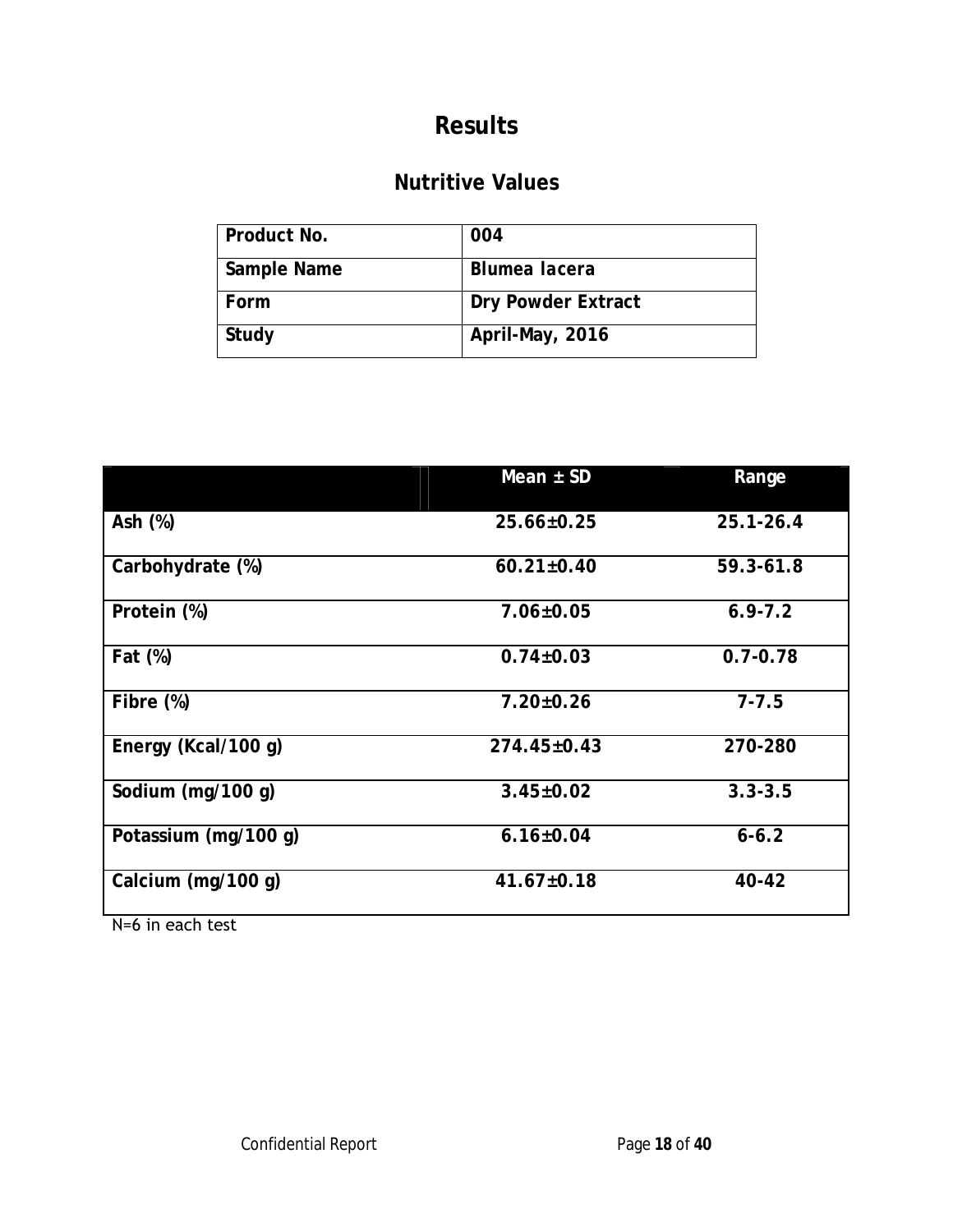### **Nutritive Values**

| Product No. | 005                |
|-------------|--------------------|
|             |                    |
| Sample Name | Cucumis melo       |
|             |                    |
| Form        | Dry Powder Extract |
|             |                    |
| Study       | April-May, 2016    |
|             |                    |
|             |                    |

|                                          | Mean $\pm$ SD     | Range        |
|------------------------------------------|-------------------|--------------|
| Ash $(%)$                                | $14.50 \pm 0.21$  | $14 - 15$    |
| Carbohydrate (%)                         | $8.40 \pm 0.02$   | $8.2 - 8.5$  |
| Protein (%)                              | $23.86 \pm 0.10$  | $23 - 24$    |
| Fat (%)                                  | $47.51 \pm 0.12$  | 47-48        |
| Fibre $(\%)$                             | $6.14 \pm 0.03$   | $6 - 6.4$    |
| Energy (Kcal/100 g)                      | $555.40 \pm 1.26$ | 550-560      |
| Sodium (mg/100 g)                        | $2.93 \pm 0.04$   | $2.9 - 2.98$ |
| Potassium (mg/100 g)                     | $11.56 \pm 0.05$  | $11 - 11.8$  |
| Calcium (mg/100 g)<br>$N-A$ in oach tost | $14.37 \pm 0.06$  | 14-14.6      |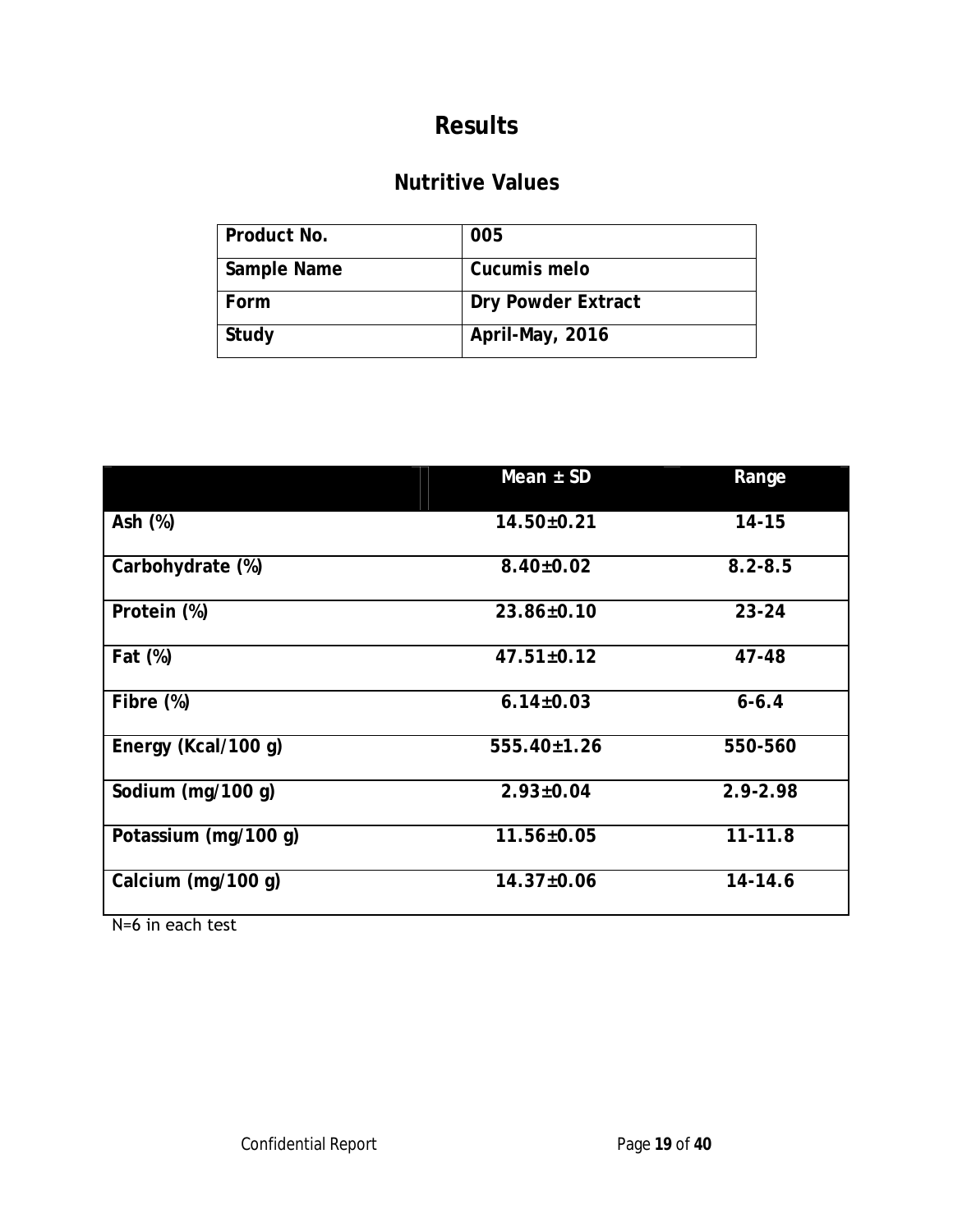### **Nutritive Values**

| Product No. | 006                |
|-------------|--------------------|
| Sample Name | Symplocos racemosa |
| Form        | Dry Powder Extract |
| Study       | April-May, 2016    |

|                   | $16.4 - 16.6$    |
|-------------------|------------------|
| 73.16±0.09        | 72-73.5          |
| $1.88 \pm 0.03$   | $1.8 - 1.9$      |
| $0.40{\pm}0.10$   | $0.38 - 0.42$    |
| $8.35 \pm 0.05$   | $8 - 8.8$        |
| $302.85 \pm 0.32$ | 300-318.3        |
| $3.37 \pm 0.03$   | $3.31 - 3.48$    |
| $13.91 \pm 0.04$  | 13.6-14.1        |
| $17.76 \pm 0.15$  | $17.3 - 18.4$    |
|                   | $16.56 \pm 0.20$ |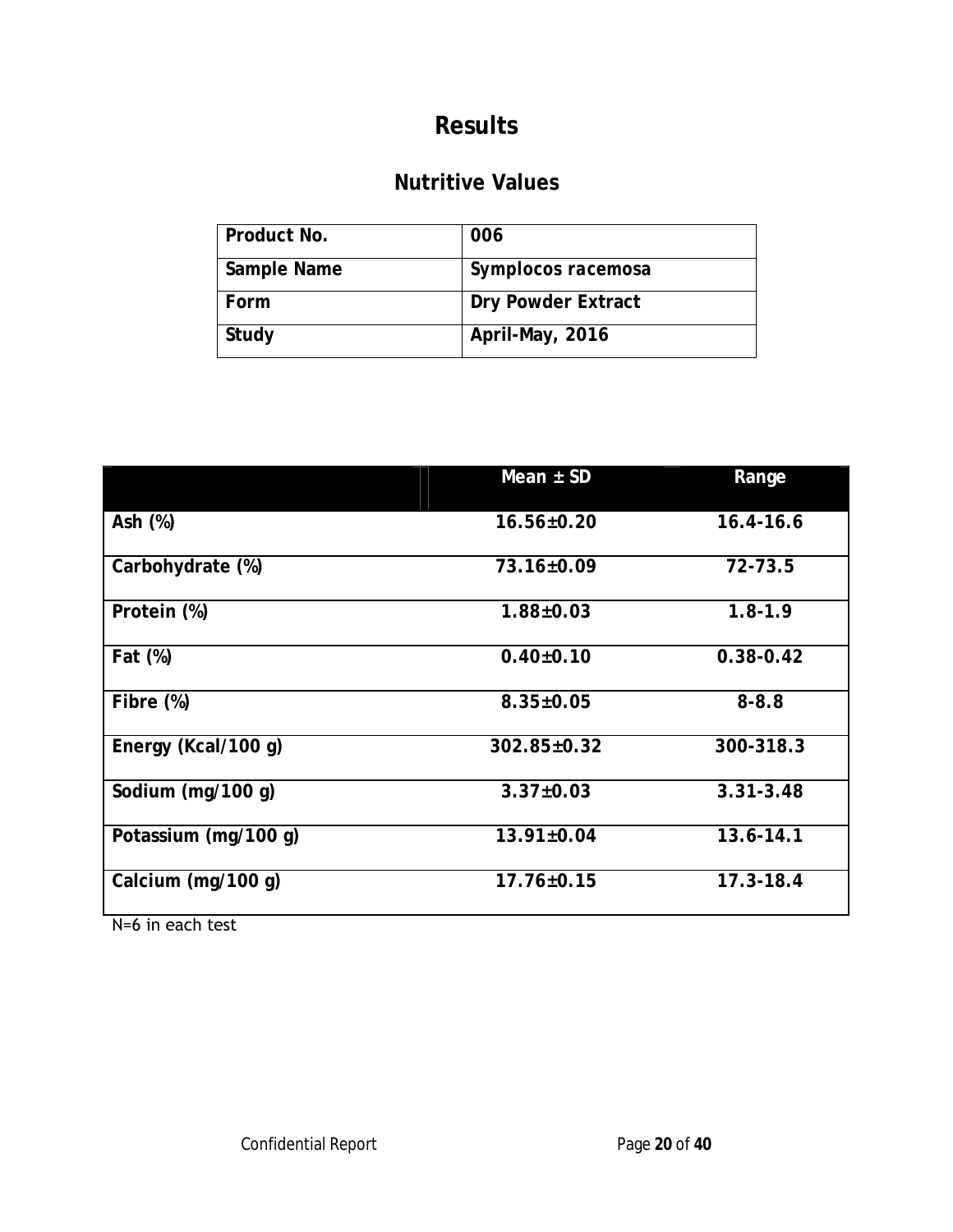### **Nutritive Values**

| Product No. | 007                |
|-------------|--------------------|
| Sample Name | Withania somnifera |
| Form        | Dry Powder Extract |
| Study       | April-May, 2016    |

|                                          | Mean $\pm$ SD     | Range         |
|------------------------------------------|-------------------|---------------|
| Ash $(%)$                                | $10.46 \pm 0.25$  | $10.2 - 10.8$ |
| Carbohydrate (%)                         | 80.93±0.04        | 80.4-81.2     |
| Protein (%)                              | $1.90 \pm 0.10$   | $1.8 - 1.9$   |
| Fat (%)                                  | $0.86 \pm 0.02$   | $0.83 - 0.9$  |
| Fibre $(\%)$                             | $6.15 \pm 0.03$   | $6 - 6.4$     |
| Energy (Kcal/100 g)                      | $338.84 \pm 0.65$ | 335.4-342.1   |
| Sodium (mg/100 g)                        | $4.72 \pm 0.06$   | 4.68-4.75     |
| Potassium (mg/100 g)                     | 27.58±0.03        | $27.3 - 28.2$ |
| Calcium (mg/100 g)<br>$N-A$ in oach tost | $43.73 \pm 0.11$  | 43.4-44.2     |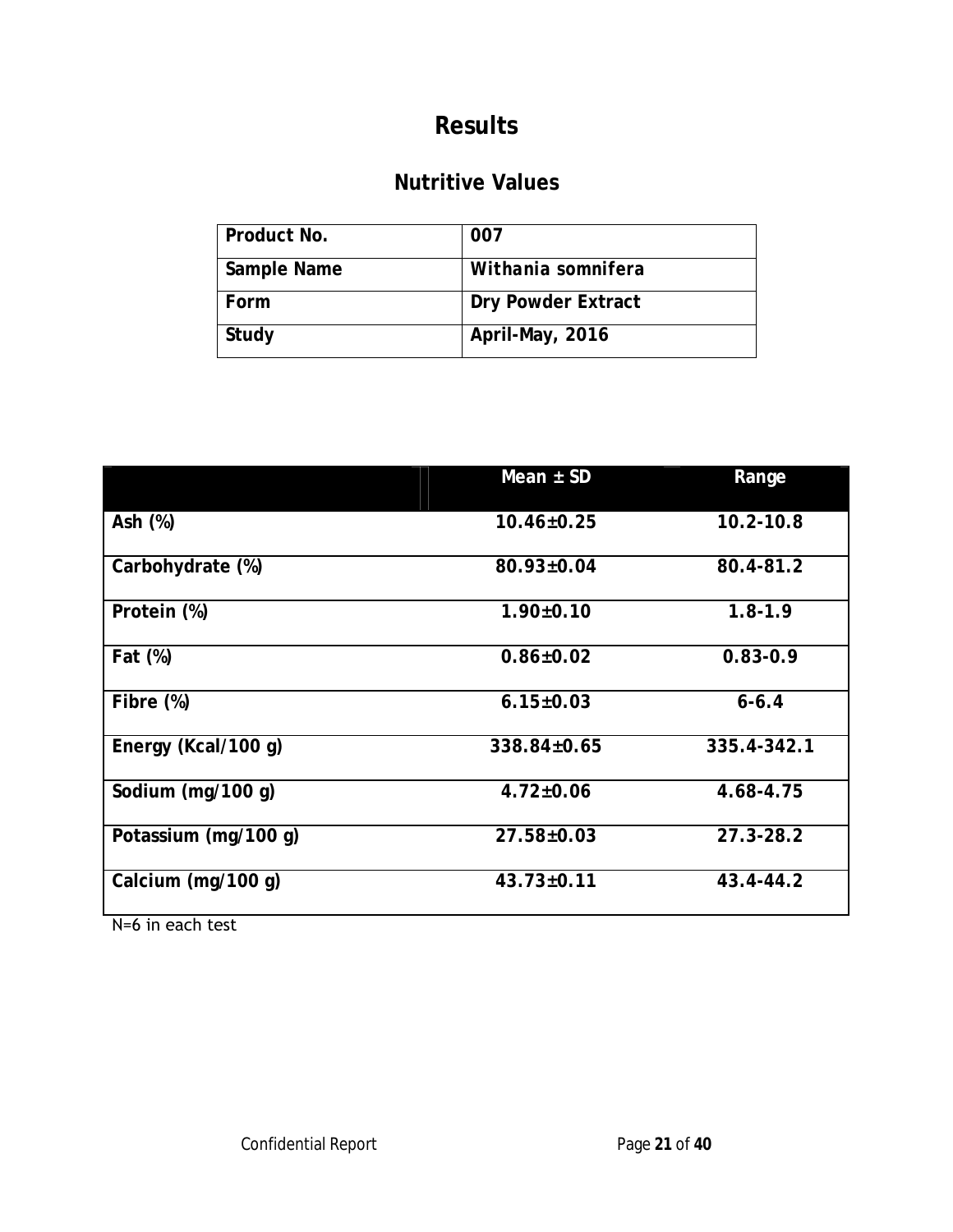### **Nutritive Values**

| Product No. | 008                |
|-------------|--------------------|
| Sample Name | Rubia cordifolia   |
| Form        | Dry Powder Extract |
| Study       | April-May, 2016    |

| Ash $(%)$<br>$13.2 - 13.8$<br>$13.63 \pm 0.15$<br>80.8-81.9<br>Carbohydrate (%)<br>81.43±0.06<br>Protein (%)<br>$1.10+0.01$<br>$1 - 1.3$<br>Fat (%)<br>$0.4 - 0.48$<br>$0.44 \pm 0.02$<br>$3.2 - 3.8$<br>Fibre $(\%)$<br>$3.66 \pm 0.03$<br>Energy (Kcal/100 g)<br>$335.21 \pm 0.70$<br>331-329 | Mean $\pm$ SD | Range |
|-------------------------------------------------------------------------------------------------------------------------------------------------------------------------------------------------------------------------------------------------------------------------------------------------|---------------|-------|
|                                                                                                                                                                                                                                                                                                 |               |       |
|                                                                                                                                                                                                                                                                                                 |               |       |
|                                                                                                                                                                                                                                                                                                 |               |       |
|                                                                                                                                                                                                                                                                                                 |               |       |
|                                                                                                                                                                                                                                                                                                 |               |       |
|                                                                                                                                                                                                                                                                                                 |               |       |
| Sodium (mg/100 g)<br>$3.34 \pm 0.04$<br>$3.3 - 3.5$                                                                                                                                                                                                                                             |               |       |
| Potassium (mg/100 g)<br>36.88±0.03<br>$36.6 - 36.9$                                                                                                                                                                                                                                             |               |       |
| $36.1 - 36.9$<br>Calcium (mg/100 g)<br>$36.43 \pm 0.35$                                                                                                                                                                                                                                         |               |       |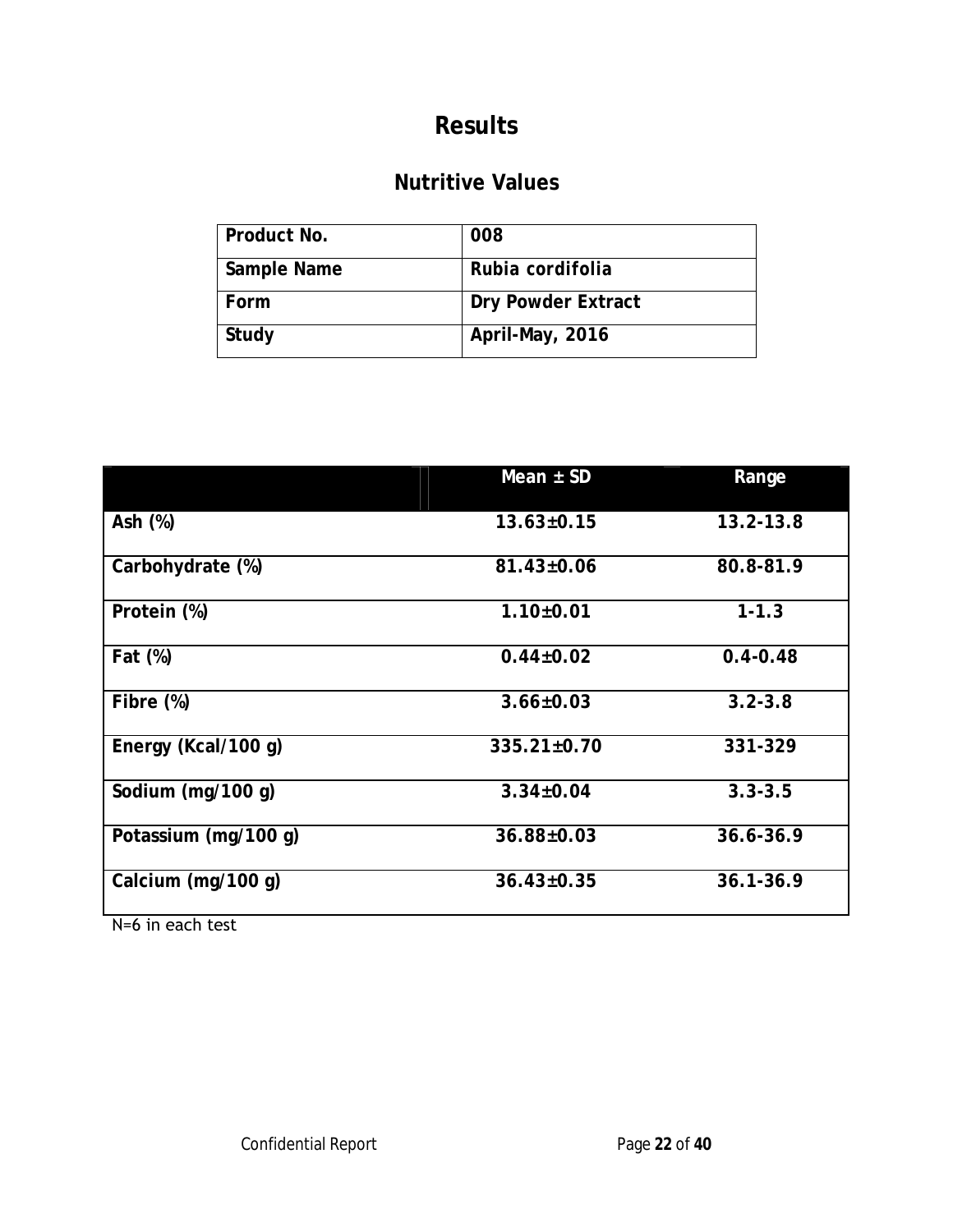### **Nutritive Values**

| Product No. | 009             |
|-------------|-----------------|
| Sample Name | Honey           |
| Form        | Semi Liquid     |
| Study       | April-May, 2016 |

| Mean $\pm$ SD        | Range         |
|----------------------|---------------|
| $0.32 \pm 0.01$      | $0.3 - 0.35$  |
| 88.08±0.71           | 87.6-89.1     |
| $0.13 \pm 0.01$      | $0.1 - 0.15$  |
| $0.0006 \pm 0.00001$ | 0.0005-0.0007 |
| $10.66 \pm 0.08$     | $10.2 - 10.9$ |
| $356.61 \pm 0.54$    | 353.8-359.6   |
| $2.96 \pm 0.02$      | $2.9 - 2.99$  |
| $0.95 \pm 0.03$      | $0.92 - 0.96$ |
| $3.54 \pm 0.02$      | $3.5 - 3.7$   |
|                      |               |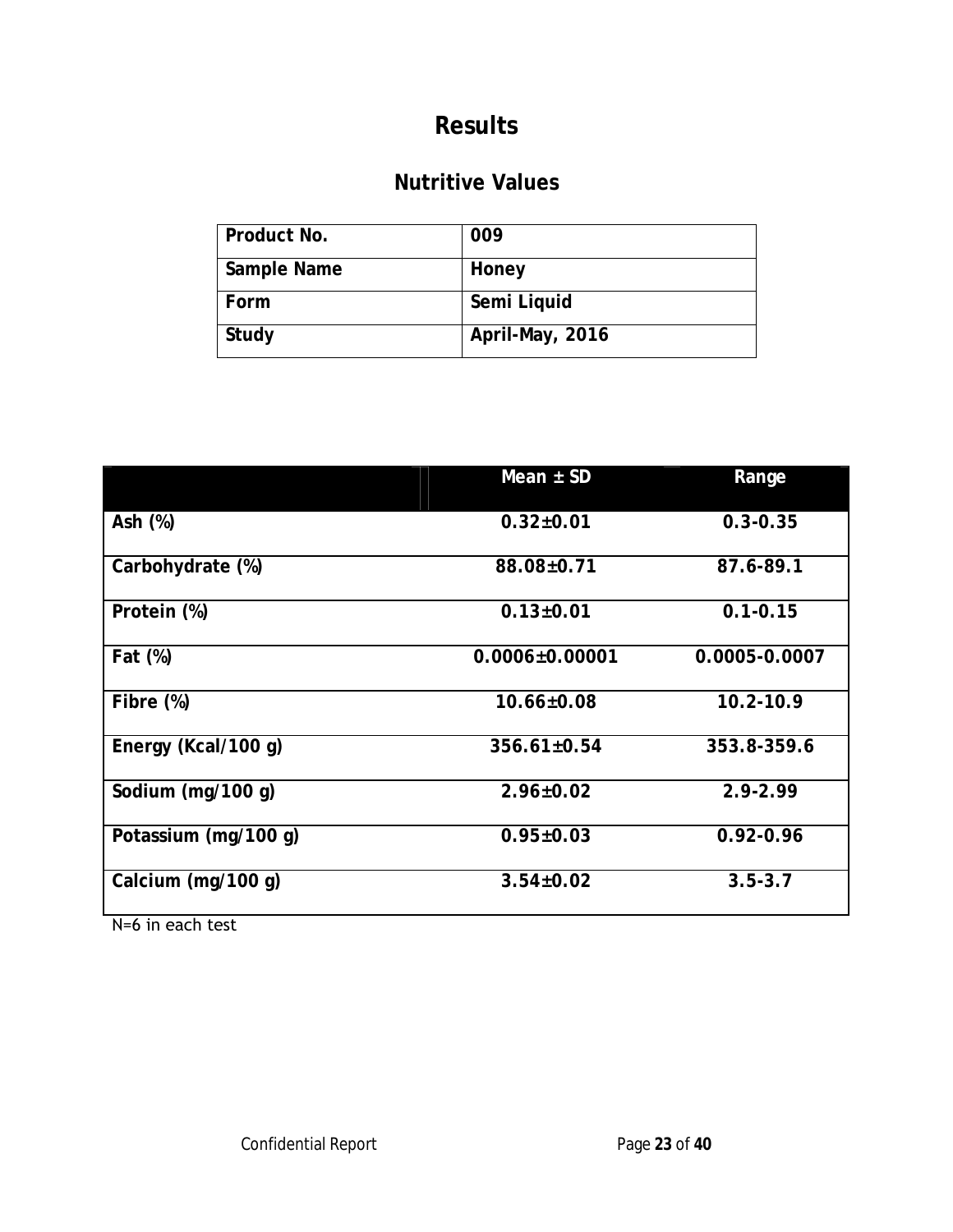### **Nutritive Values**

| Product No. | 010                 |
|-------------|---------------------|
| Sample Name | <b>Body Revival</b> |
| Form        | Liquid / Suspension |
| Study       | April-May, 2016     |

| $8.35 \pm 0.02$<br>82.26±0.08 | $8.2 - 8.5$<br>81.6-82.8 |
|-------------------------------|--------------------------|
|                               |                          |
|                               |                          |
|                               | $0.16 - 0.19$            |
| $0.0004 \pm 0.00006$          | 0.0003-0.0005            |
| $9.16 \pm 0.01$               | $8.8 - 9.6$              |
| 330.79±0.65                   | 328-333                  |
| $4.18 \pm 0.005$              | $4 - 4.3$                |
| $1.15 \pm 0.01$               | $1 - 1.18$               |
| $3.76 \pm 0.03$               | $3.7 - 3.8$              |
|                               | $0.18{\pm}0.01$          |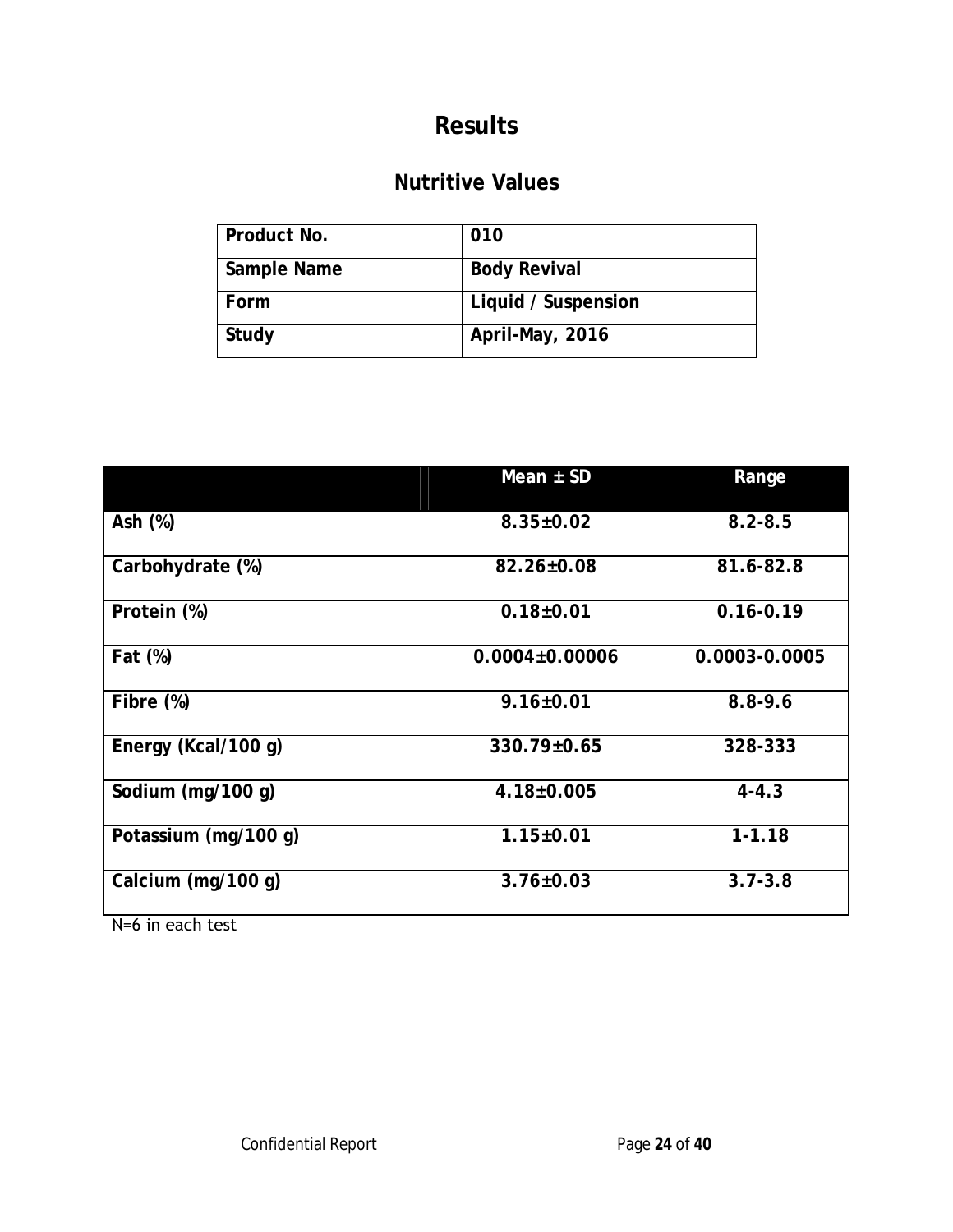# **Special Tests**

| Product No.             | 010                 |
|-------------------------|---------------------|
| Sample Name             | <b>Body Revival</b> |
| Form                    | Liquid / Suspension |
| Study                   | April-May, 2016     |
| <b>Specific Gravity</b> | $1.31 \pm 0.002$    |

|                        | Mean $\pm$ SD     | Range         |
|------------------------|-------------------|---------------|
| <b>HPLC Analysis</b>   |                   |               |
| Gallic acid (µg/g)     | $18.40 \pm 0.015$ | $18.3 - 18.4$ |
| p-Coumaric acid (µg/g) | $2.41 \pm 0.02$   | $2.4 - 2.44$  |
| Apigenin (µg/g)        | $0.29 \pm 0.0004$ | $0.28 - 0.30$ |

N=6 in each test

|                       | Peaks (Rf)       | Area %           |
|-----------------------|------------------|------------------|
| <b>HPTLC Analysis</b> | Mean $\pm$ SD    | Mean $\pm$ SD    |
| Peak 1                | $0.06 \pm 0.001$ | $1.18 \pm 0.002$ |
| Peak 2                | $0.11 \pm 0.004$ | $5.72 \pm 0.006$ |
| Peak 3                | $0.2 \pm 0.003$  | $1.04 \pm 0.001$ |
| Peak 4                | $0.26 \pm 0.006$ | $2.59 \pm 0.003$ |
| Peak 5                | $0.54 \pm 0.012$ | 84.19±0.015      |
| Peak 6                | $0.71 \pm 0.002$ | $5.27 \pm 0.004$ |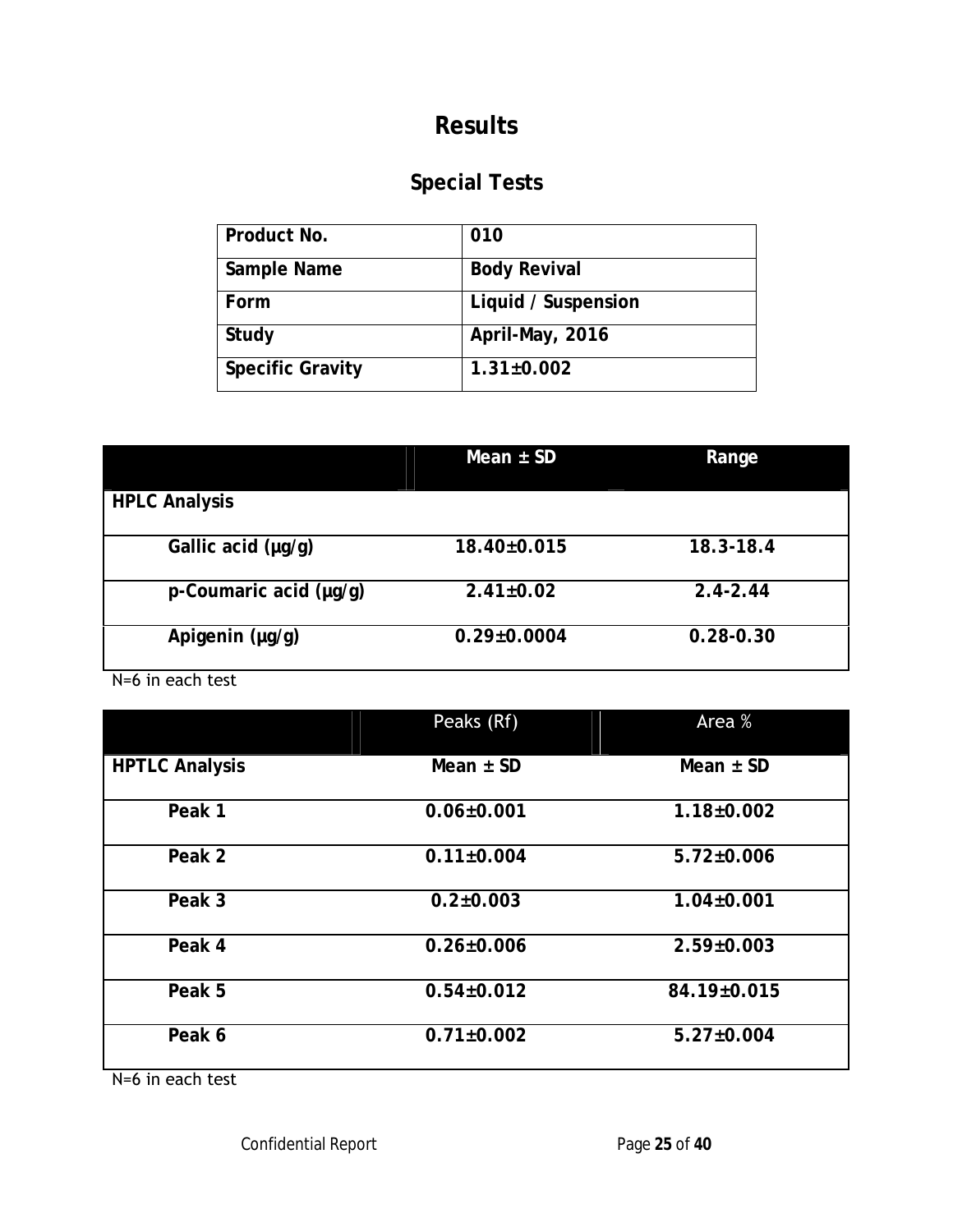

# **HPLC Chromatogram of Body Revival**

| Sample Name:     | HPLC of Body Revival | Injection Volume: | 20.0           |
|------------------|----------------------|-------------------|----------------|
| Vial Number:     | 94                   | Channel:          | UV_VIS_1       |
| Sample Type:     | unknown              | Wavelength:       | 280.0          |
| Control Program: | <b>FLAVONOID</b>     | Bandwidth:        | $\overline{4}$ |
| Quantif. Method: | <b>FLAVONOID</b>     | Dilution Factor:  | 1.0000         |
| Recording Time:  | 5/23/2016 11:01      | Sample Weight:    | 1.0000         |
| Run Time (min):  | 116.00               | Sample Amount:    | 1.0000         |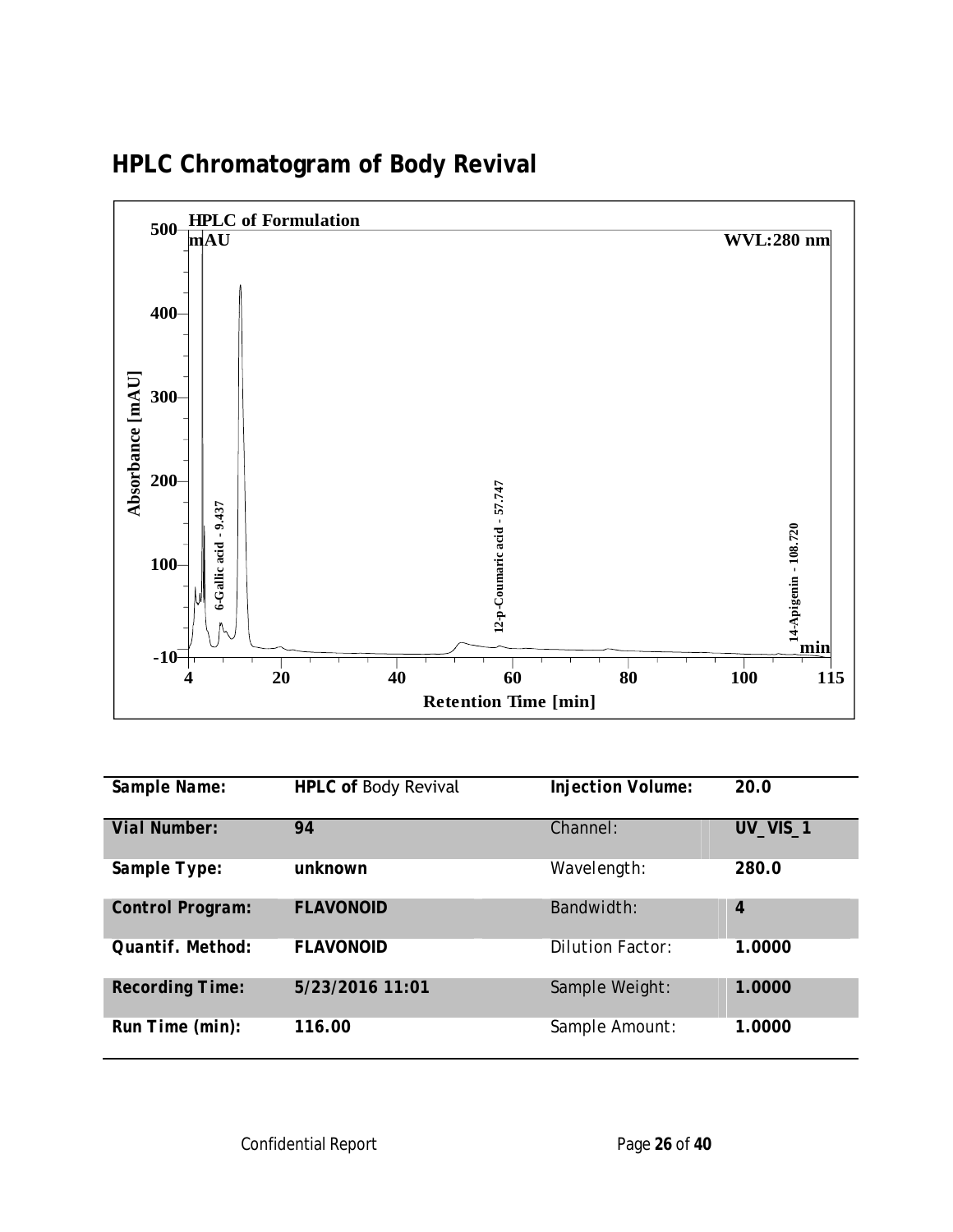| No.                     | Ret.Time | Peakname            | Height  | Width | Type       | Resol. | Asym. | Plates |
|-------------------------|----------|---------------------|---------|-------|------------|--------|-------|--------|
|                         | min      | min                 | mAU     | min   |            | (EP)   | (EP)  | (EP)   |
| n.a.                    | n.a.     | Naringenin          | n.a.    | n.a.  | n.a.       | n.a.   | n.a.  | n.a.   |
| n.a.                    | n.a.     | Vanilic acid        | n.a.    | n.a.  | n.a.       | n.a.   | n.a.  | n.a.   |
| n.a.                    | n.a.     | Salicylic acid      | n.a.    | n.a.  | n.a.       | n.a.   | n.a.  | n.a.   |
| n.a.                    | n.a.     | Gentisic acid       | n.a.    | n.a.  | n.a.       | n.a.   | n.a.  | n.a.   |
| 1                       | 5.183    | n.a.                | 35.178  | 0.352 | <b>BMb</b> | n.a.   | 1.31  | 1697   |
| $\mathbf{2}$            | 5.500    | n.a.                | 1.373   | n.a.  | Rd         | n.a.   | n.a.  | n.a.   |
| 3                       | 5.970    | n.a.                | 20.352  | 0.368 | bM         | n.a.   | n.a.  | n.a.   |
| $\overline{\mathbf{4}}$ | 6.403    | n.a.                | 936.661 | 0.130 | MB         | 2.40   | 1.29  | 39327  |
| 5                       | 6.740    | n.a.                | 97.793  | n.a.  | Rd         | n.a.   | n.a.  | n.a.   |
| $\boldsymbol{6}$        | 9.437    | <b>Gallic acid</b>  | 29.636  | 0.608 | <b>BM</b>  | 1.68   | n.a.  | 246    |
| 7                       | 9.693    | n.a.                | 5.613   | n.a.  | Rd         | n.a.   | n.a.  | n.a.   |
| $\overline{8}$          | 10.490   | n.a.                | 3.135   | n.a.  | Rd         | n.a.   | n.a.  | n.a.   |
| 9                       | 12.990   | n.a.                | 433.360 | 1.622 | <b>MB</b>  | 3.46   | 1.35  | 794    |
| n.a.                    | n.a.     | Protocatechuic acid | n.a.    | n.a.  | n.a.       | n.a.   | n.a.  | n.a.   |
| n.a.                    | n.a.     | Aesculin            | n.a.    | n.a.  | n.a.       | n.a.   | n.a.  | n.a.   |
| 10                      | 19.953   | n.a.                | 3.576   | 3.123 | <b>BMB</b> | 6.53   | 0.77  | 1320   |
| n.a.                    | n.a.     | Chlorogenic         | n.a.    | n.a.  | n.a.       | n.a.   | n.a.  | n.a.   |
| n.a.                    | n.a.     | Catechin            | n.a.    | n.a.  | n.a.       | n.a.   | n.a.  | n.a.   |
| n.a.                    | n.a.     | pOH Benz acid       | n.a.    | n.a.  | n.a.       | n.a.   | n.a.  | n.a.   |
| n.a.                    | n.a.     | Caffeic acid        | n.a.    | n.a.  | n.a.       | n.a.   | n.a.  | n.a.   |
| n.a.                    | n.a.     | Syringic acid       | n.a.    | n.a.  | n.a.       | n.a.   | n.a.  | n.a.   |
| 11                      | 51.157   | n.a.                | 12.139  | 6.720 | BM         | n.a.   | n.a.  | 768    |
| 12                      | 57.747   | p-Coumaric acid     | 5.088   | 2.882 | <b>MB</b>  | n.a.   | n.a.  | n.a.   |
| n.a.                    | n.a.     | Rutin               | n.a.    | n.a.  | n.a.       | n.a.   | n.a.  | n.a.   |
| n.a.                    | n.a.     | Ellagic acid        | n.a.    | n.a.  | n.a.       | n.a.   | n.a.  | n.a.   |
| n.a.                    | n.a.     | Ferulic acid        | n.a.    | n.a.  | n.a.       | n.a.   | n.a.  | n.a.   |
| n.a.                    | n.a.     | Sinapic             | n.a.    | n.a.  | n.a.       | n.a.   | n.a.  | n.a.   |
| n.a.                    | n.a.     | Naringin            | n.a.    | n.a.  | n.a.       | n.a.   | n.a.  | n.a.   |
| 13                      | 76.473   | n.a.                | 1.930   | 4.011 | <b>BMB</b> | 16.06  | 1.88  | 9763   |
| n.a.                    | n.a.     | Myrecetin           | n.a.    | n.a.  | n.a.       | n.a.   | n.a.  | n.a.   |
| n.a.                    | n.a.     | Coumarin            | n.a.    | n.a.  | n.a.       | n.a.   | n.a.  | n.a.   |
| n.a.                    | n.a.     | Luteolin            | n.a.    | n.a.  | n.a.       | n.a.   | n.a.  | n.a.   |
| n.a.                    | n.a.     | Quercetin           | n.a.    | n.a.  | n.a.       | n.a.   | n.a.  | n.a.   |
| 14                      | 108.720  | Apigenin            | 0.645   | 0.885 | <b>BMB</b> | n.a.   | 1.37  | 217923 |
| n.a.                    | n.a.     | Kaempferol          | n.a.    | n.a.  | n.a.       | n.a.   | n.a.  | n.a.   |
| Average:                |          |                     | 113.320 | 2.070 |            | 6.02   | 1.33  | 33980  |

### **HPLC Peaks Body Revival: Quantitative Analysis**

**\* 24 known standard polyphenolics were used as biomarkers.**

**\*\* Out of 24, only 3 biomarkers named Gallic acid, p-Coumaric acid and Apigenin were identified.**

**\*\*\*At 12.99 min (RT) a sharp unidentified peak (433.360 mAU) was noted. Probably it is the peak of sodium benzoate (preservative in Body Revival).**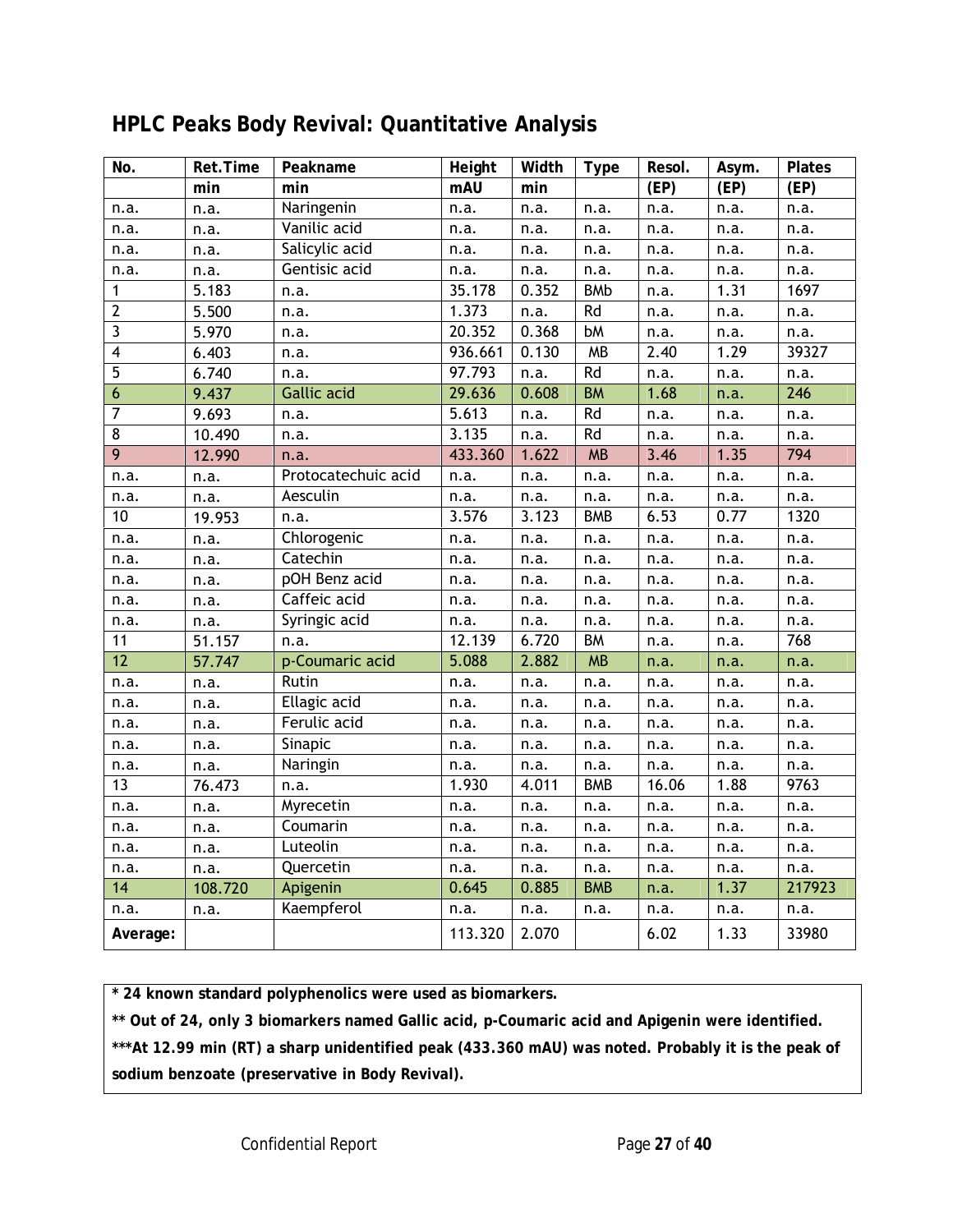

# **HPTLC Chromatogram of Body Revival**

\* **HPTLC chromatogram showed 6 prominent peaks. \* Peak 6 showed maximum area (84.19%) at Rf 0.54. Probably it is peak of Gallic acid.**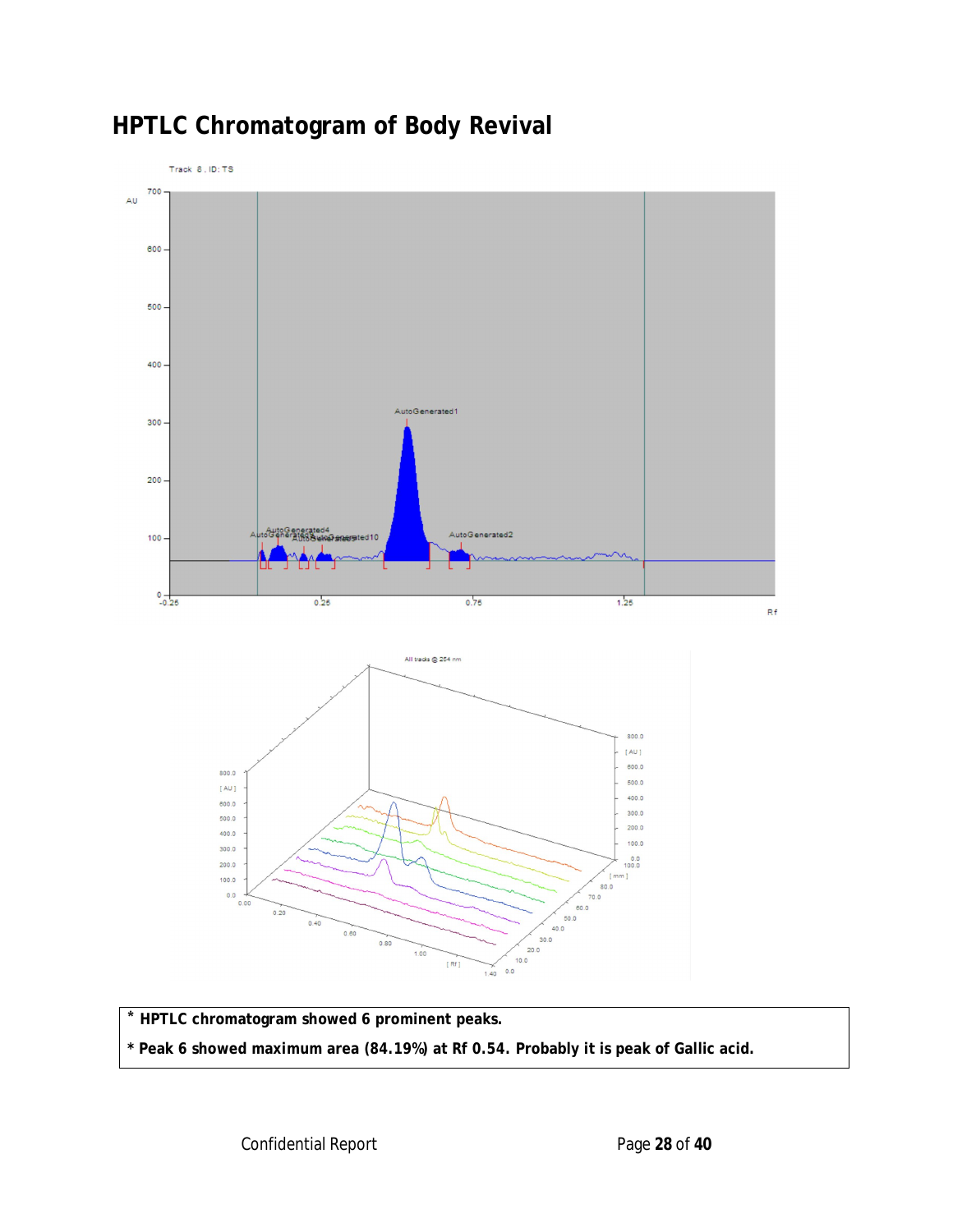

### **Interpretation of Results**

- $\checkmark$  The proximate composition and nutraceutical role of ingredients present in Body Revival and its formulation by chemical analysis provide unequivocal testimony to the fact.
- $\checkmark$  All the ingredients of Body Revival shows rich sources of carbohydrate, protein, fat, fibres and microelements like sodium, potassium and calcium.
- $\checkmark$  The nutritive values (energy) of all components of Body Revival establish a good co-relation and match with the final formulation. But, only one ingredient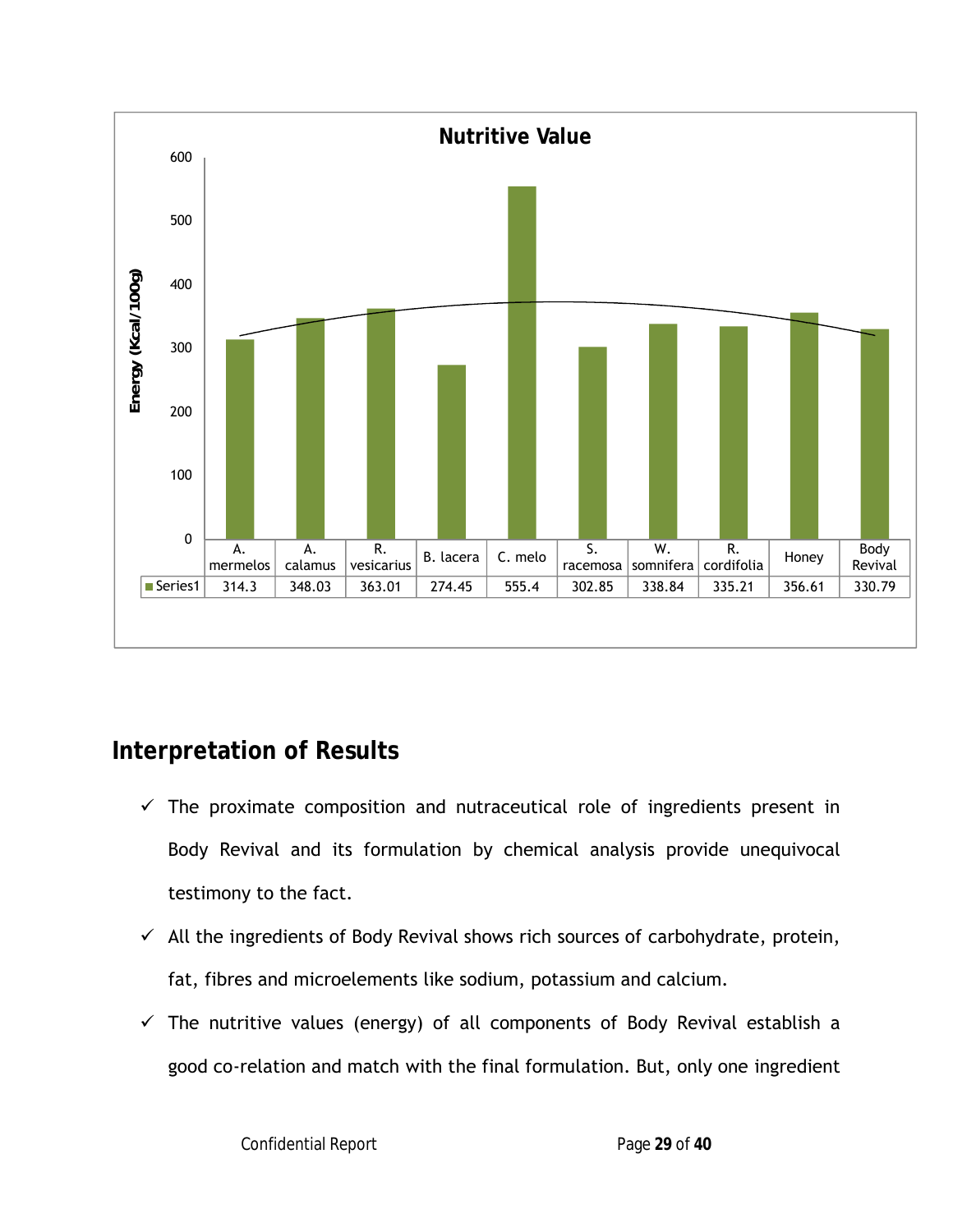*Cucumis melo* (seed) extract has higher nutritive value. It is assumes that seed contains high fat.

- $\checkmark$  Chemical analysis reveals Body Revival has maximum carbohydrate and fibres with lesser amount of protein and practically zero fat. Further, Body Revival has low sodium concentration. Hence, it may be helpful for many therapeutic aspects like, cardiac disorders, digestive dysfunctions, neurological problems, renal failures etc.
- $\checkmark$  Besides that, a remarkable amount of three major biologically active polyphenolics like, Gallic acid, p-Coumaric acid and Apigenin are found in Body Revival. All these three components have known therapeutic measures in human.

#### **References**

- 1. AOAC, Official methods of analysis, 14<sup>th</sup> edition, Association of Official Analytical Chemists, Washington DC. Arlington, Virginia, USA, 1990.
- 2. Sur TK, Hazra A, Bhattacharyya D, Hazra A. Antiradical and antidiabetic properties of standardized extract of Sunderban mangrov*e Rhizophora mucronata.* Pharmacog Mag 2015; 11:389-94.
- 3. Seal T, Choudhury K. Quantitative HPLC analysis of phenolic acids, flavonoids and ascorbic acid in four different solvent extracts of Bauhinia purpurea and Clerodendrum colebrookianum, wild edible plants of North-Eastern region in India. J Chem Pharma Res 2015, 7(11):427-437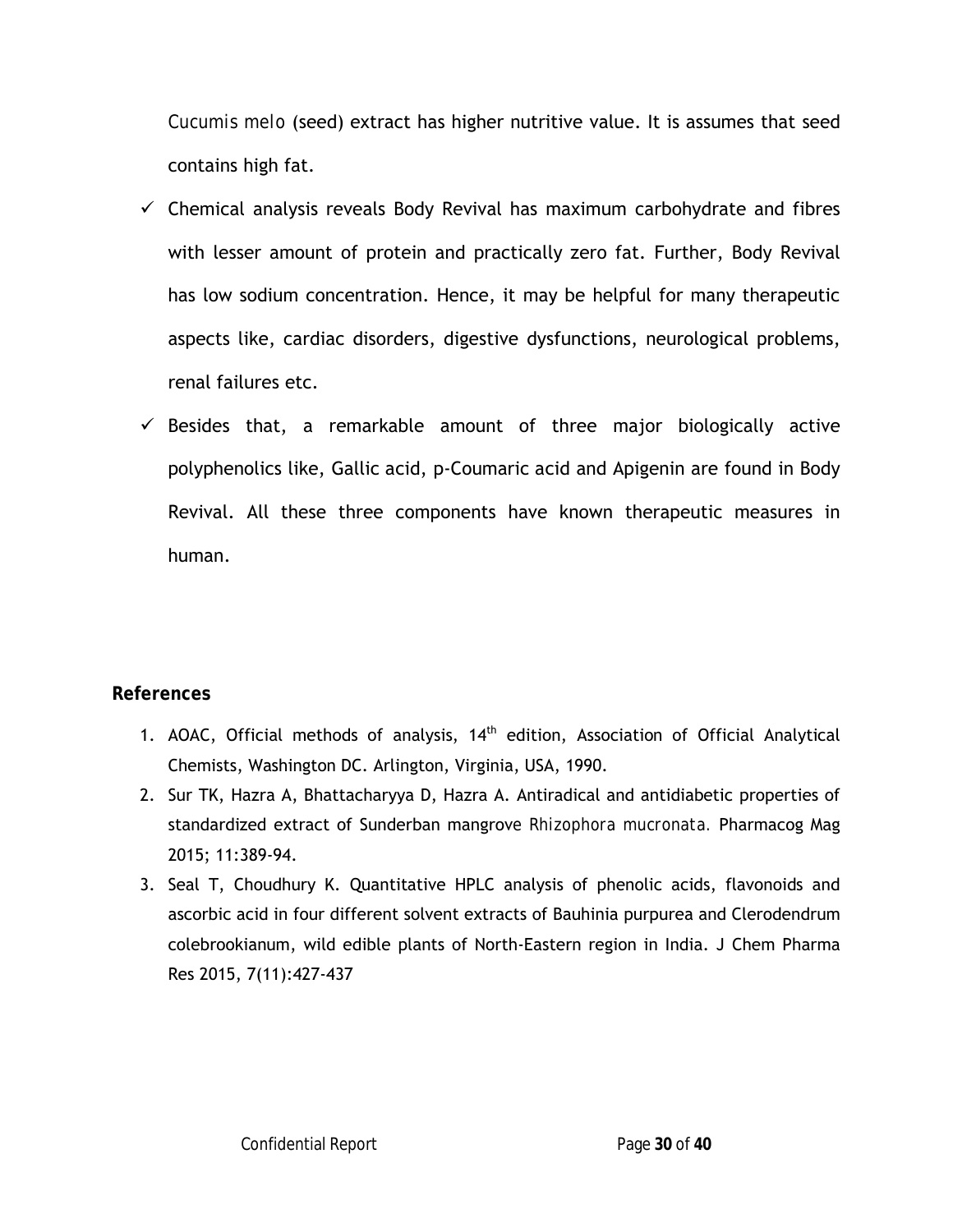### **Pharmacological Studies**

## **Safety Studies**

**Acute Toxicity Studies.** Assurance of safety, quality and efficacy of medicinal plants and herbal products is a key issue, which needs to be addressed. Both the general consumer and health care professional need up-to-date authoritative information on the safety and efficacy of herbal medicines. In clinical practice, Ayurvedic physicians rarely use single drugs, but employ compound formulations, which, while enhancing the overall therapeutic efficacy and also aim to reduce the side effects/toxicity of the main ingredients of the formulations. In this context, Body Revival was examined for its safety measure following the OECD guidelines 423 (adopted  $27<sup>th</sup>$  Dec., 2001).<sup>[1]</sup>

It is the principle of the test that based on a stepwise procedure with the use of a minimum number of animals per step, sufficient information is obtained on the acute toxicity of the test substance to enable its classification. The substance is administered orally to a group of experimental animals at one of the defined doses. The substance is tested using a stepwise procedure, each step using three animals of a single sex (normally females). Absence or presence of compound-related mortality of the animals dosed at one step will determine the next step, *i.e.*;

- − no further testing is needed,
- − dosing of three additional animals, with the same dose
- − dosing of three additional animals at the next higher or the next lower dose level.

Body Revival was given to the 18 h fasted Swiss albino female mice (30g body weight) as arithmetically progressive manner by oral route at 0.5 ml/100 g, 1 ml/100 g, 1.5 ml/100 g and 2.0 ml/100 g, in a single dose and observed for three days. The rate of mortality up to 5th day was recorded for the selection of 50% lethal dose of test formulation.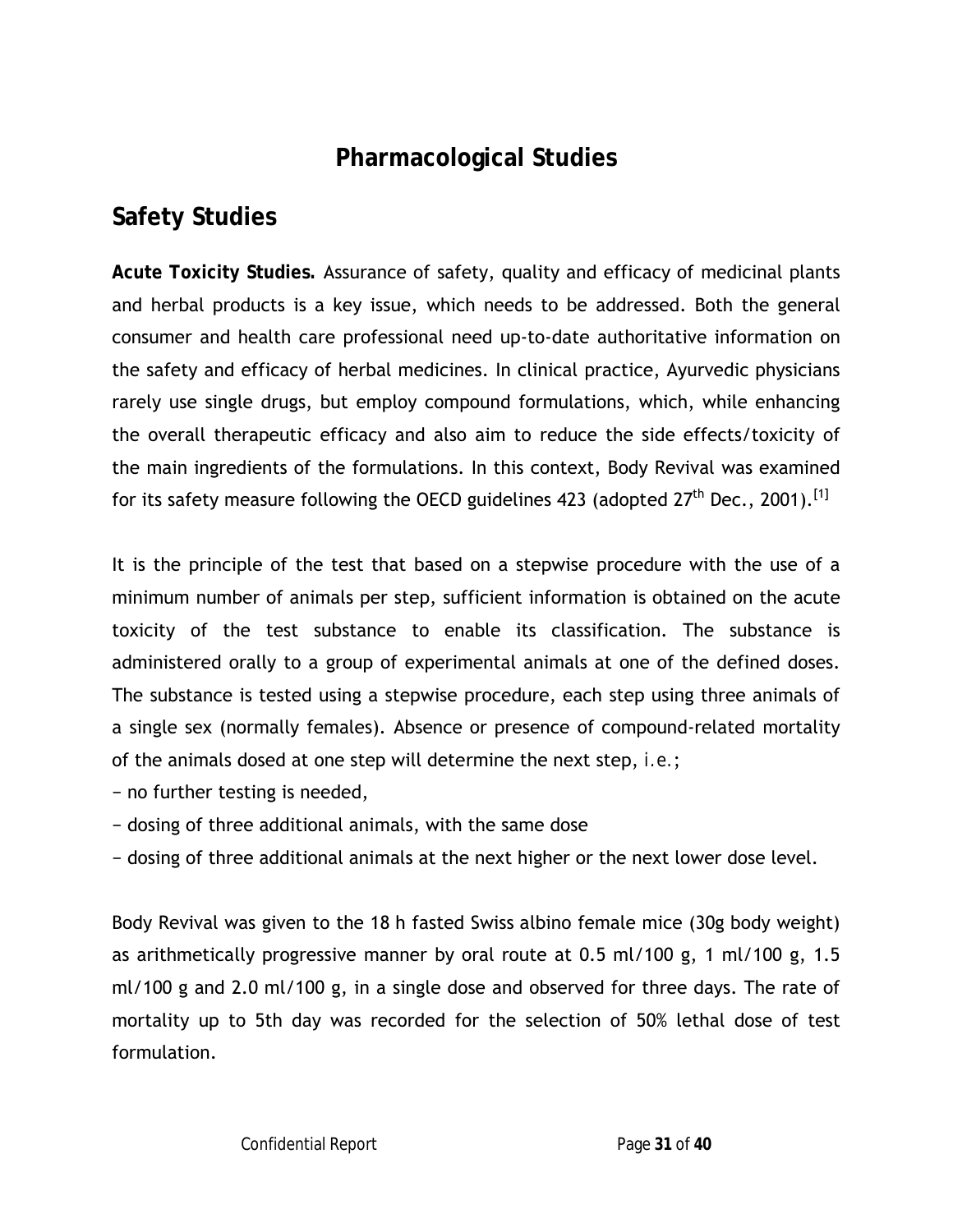| Group          | Dose           | Log dose |       | Dead/Total | Dead% | $LD_{50}$ |             |           |
|----------------|----------------|----------|-------|------------|-------|-----------|-------------|-----------|
|                | $(\mu I/100g)$ |          |       |            |       |           |             |           |
|                |                |          | Day 1 | Day 2      | Day 3 | Day 5     |             |           |
|                | 500            | 2.698    | 0/6   | 0/6        | 0/6   | 0/6       | 0           | <b>ND</b> |
| $\overline{2}$ | 1000           | 3.000    | 0/6   | 0/6        | 0/6   | 0/6       | 0           | <b>ND</b> |
| 3              | 1500           | 3.1760   | 0/6   | 0/6        | 0/6   | 0/6       | $\mathbf 0$ | <b>ND</b> |
| $\overline{4}$ | 2000           | 3.3010   | 0/6   | 0/6        | 0/6   | 0/6       | $\mathbf 0$ | <b>ND</b> |

#### **Table 1. Acute Oral Toxicity of Body Revival in Mice**

N=6 in each group; ND= not determined

The test drug formulation, Body Revival did not showed any signs of toxicity or mortality up to 2.0 ml/100 g per oral dose in mice. Therefore, the  $LD_{50}$  of Body Revival could not determine. It could not possible to enhance the dosage further as it exceeds the optimal level of volume for mice. The dose up to 2.0 ml/100 g orally in mice is safe and practically non-toxic. Hence, the test drug formulation 2.0 ml/100 g could be assumed to have no lethal effects.

#### **Interpretation of Results**

- $\checkmark$  No mortality observed in animals after oral ingestion of herbal formulation Body Revival even in large dose.
- $\checkmark$  In this limit test, 2.0 ml/100 g in mice by oral route is considered safe.
- $\checkmark$  Dose conversion rule confirms this dose is similar to 240 ml (20 X 12) for human oral dose (60 kg body weight).
- $\checkmark$  Therefore, it may assume, Body Revival do not possess any harmful chemical or ingredients and it is safe for oral use by human.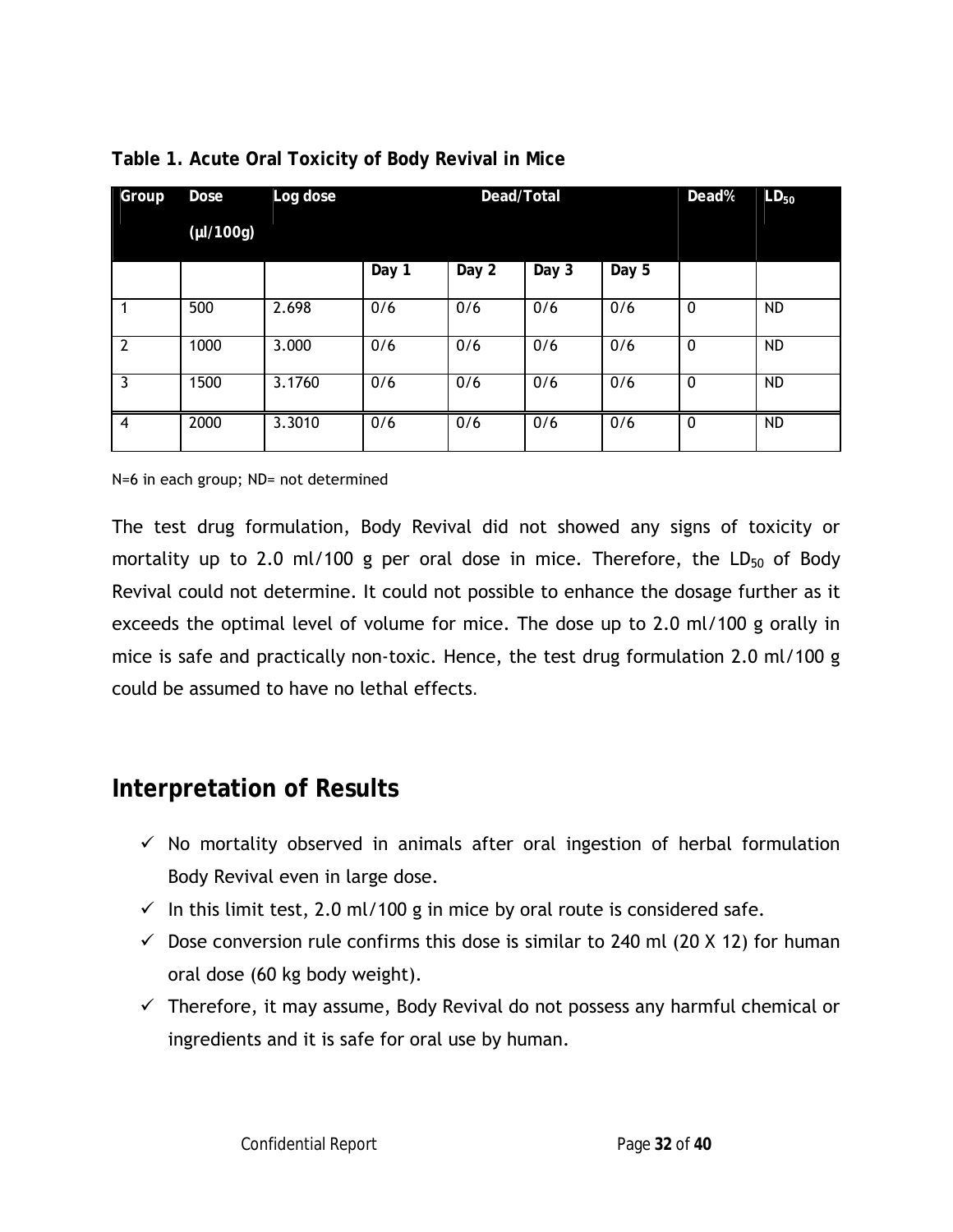### **Pharmacological Efficacy Studies**

Studies on exercise physiology use animal models to simulate conditions of physical stress commonly observed in humans, with the aim of better understanding changes that occur in humans at the systemic, cellular, and molecular levels.<sup>[2-3]</sup>. Swimming protocols are frequently used with rats, mainly because rats have an innate swimming ability and acclimate well to training, which can be done for little cost compared to treadmill running.[3] Studies of swimming in rats have shown acclimations similar to those observed in humans.  $[4-5]$  Studies using animal models should use physical exercise protocols that simulate situations to which humans are exposed daily, such as continuous aerobic exercise of low and moderate intensity, in addition to intermittent exercise of high intensity as observed in team sports. The intensity of the exercise can differentiate acclimation to training by determining the metabolic pathway, the energetic substrate and the energy source used, as well as the tension overload on the cardiovascular system.

The forced swim test is one commonly used stressor, where rats (or mice) are forced to swim in an environment from which escape is not possible. In this paradigm, rats go through a period of behavioral activation characterized by vigorous swimming and diving to search for alternate routes of escape. This period of behavioral activation may persist for as much as 3-5 min, after which the rats cease attempts to escape and adopt a characteristic posture of immobility. This second, more passive phase of behavior is thought to reflect a state of depressed mood, and has been referred to as behavioral despair.<sup>[6-8]</sup> This conclusion has been reified by the findings that the immobility response observed during the forced swim test is potently diminished by administration of common anti-depressant agents.<sup>[6]</sup> As a result, the forced swim test has been used extensively as a diagnostic for the screening of compounds with potential anti-depressant activity.<sup>[9]</sup> In this context, the effect of Body Revival (a proprietary formulation of Health Reactive, Baddi, Solan, H.P., India) was studied on physical and mental endurance during forced swim test regimen in rats.

Confidential Report Page **33** of **40**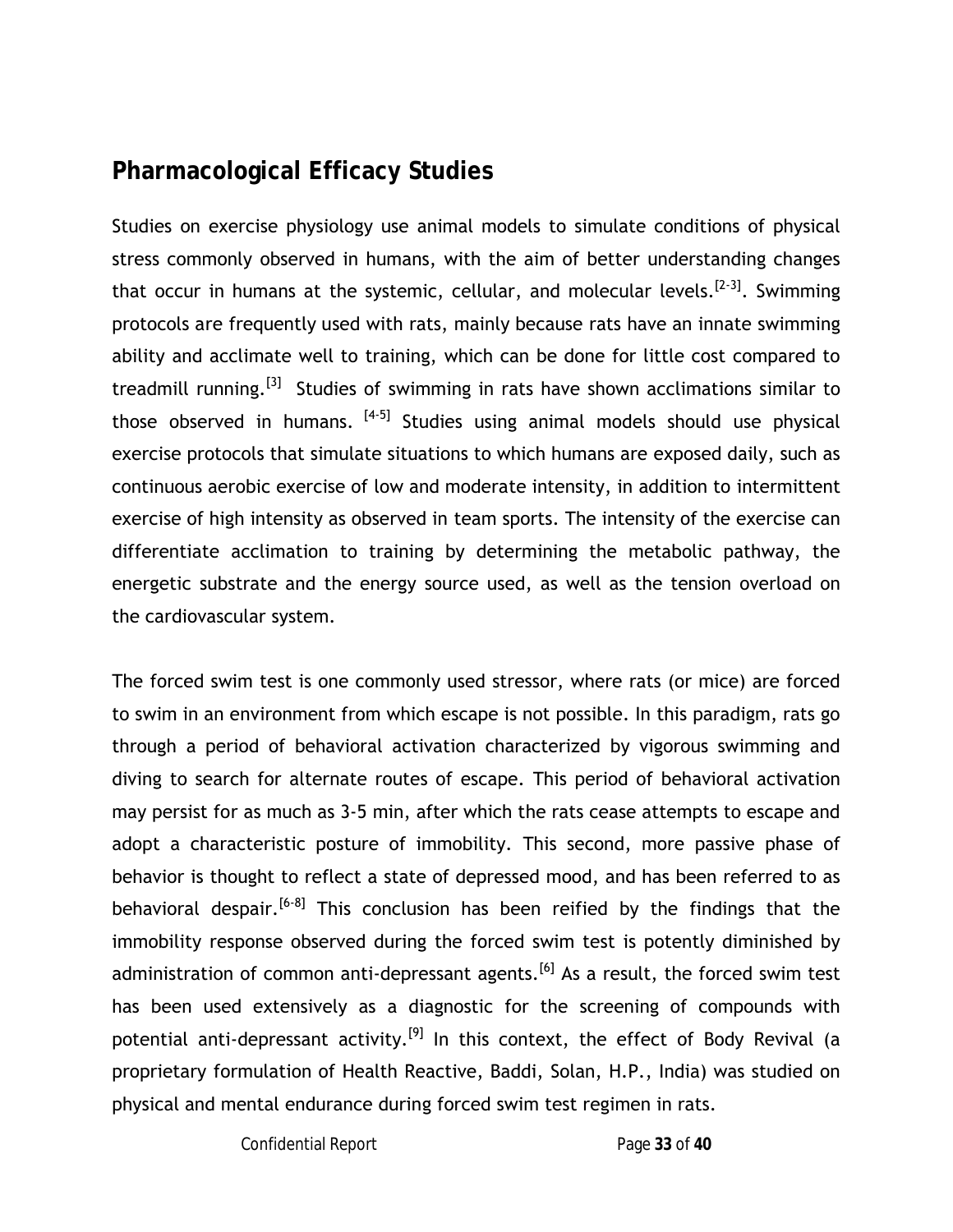**Randomization & Grouping of Animals:**

Wistar strain adult male healthy rats, body weight 150-160 g were selected for the study. The rats were divided into four groups (N=6) randomly. Animals were allowed to acclimatization for 15 days to laboratory conditions prior to the initiation of treatments/dosing.

| <b>Species</b>  | Rats                                               |
|-----------------|----------------------------------------------------|
| <b>Strain</b>   | Wistar                                             |
| Source          | CPCSEA registered animal vendor                    |
| Sex             | Male                                               |
| Age             | Adult, 2-3 month                                   |
| Body weight     | 150-160 g rat                                      |
| Acclimatization | 15 days prior to treatment / dosing                |
| <b>Diet</b>     | Pelleted feed supplied Provimi, Bangalore          |
| Water           | Aqua guard pure water in glass bottle ad libitum   |
| Housing         | The rats were housed 3 in each in polycarbonate    |
|                 | provided with bedding of husk.<br>The<br>cages     |
|                 | temperature was maintained between 20-25°C in      |
|                 | conditioned room and relative<br>humidity<br>air   |
|                 | between 60-70% and 7:00-19:00 i.e., 12 hours light |
|                 | dark cycle was maintained.                         |

**Route of Administration & Reason for Choice:**

The oral route (gavage) was selected because, one of the propose route of pharmacological testing and the dose can be accurately administered.

**Selection of Therapeutic Doses & Justification:**

The present study was the first animal trial (Body Revival New Formulation) and there was no previous pharmacological data for its efficacy in animals. The doses were selected based on the following criteria:

Confidential Report **Page 34** of 40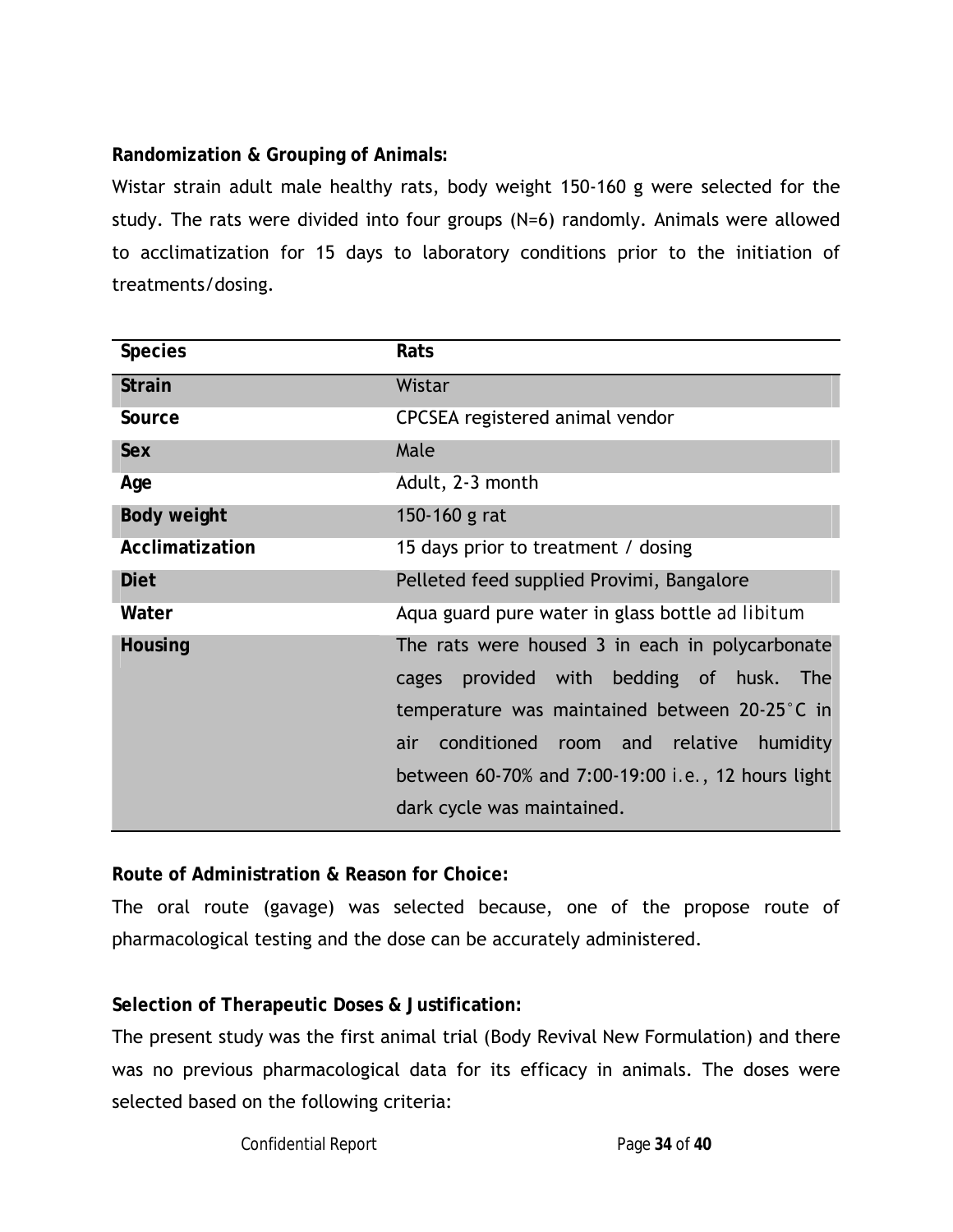Recommended human dose of Body Revival is 5 ml/day (Sponsor's Information). Therefore, human dose per kg:  $5 \div 60 = 0.083$  ml/kg/day Hence, dose for rat:  $0.083$  X 6.2 (conversion factor) =  $0.516$  ml/kg/day

But, the animal dose was too low for any *in vivo* animal study (particularly, for herbal drug monitoring), hence, it has been considered to select three dose levels within and above human dose. The selected doses were 1 ml/kg, 2 ml/kg and 4 ml/kg body weight for rat. For this, 150 g rat was either taken 0.15 ml, or 0.3 ml or 0.6 ml.

#### **Exercise Swim Stress Endurance:**

Exercise or Stress was induced in rats by forced swim (physical & psychological) in a restricted chamber at fixed time (12:00 noon) for 15 minute everyday for 10 consecutive days. Individual rats were placed in a glass bath tub (45 cm X 20 cm X 45 cm) containing 20 cm height of water at 25°C. Rats were allowed to swim (acclimate) for 10 min, then their activity was continually monitored for next 5 minutes. The total period of immobility, characterized by complete cessation of swimming with the head floating above water level, were noted. This immobility period, after initial frenzied attempts to escape, was postulated to represent behavioral despair as an experimental model of endogenous depression and followed by anxiety and stress.<sup>[10]</sup> The treatments were continued simultaneously with swim stress as follows:

| Group         | Treatment             | Dose & Duration                            |
|---------------|-----------------------|--------------------------------------------|
|               | <b>Stress</b>         | Distilled water 5 ml/kg, oral, for 10 days |
| $\mathcal{P}$ | Stress + Body Revival | 1 ml/kg, oral, for 10 days                 |
|               | Stress + Body Revival | 2 ml/kg, oral, for 10 days                 |
| 4             | Stress + Body Revival | 4 ml/kg, oral, for 10 days                 |

The degree of physical performance (endurance) as also mental ability to overcome depression was considered by assessing the following parameters on day 10: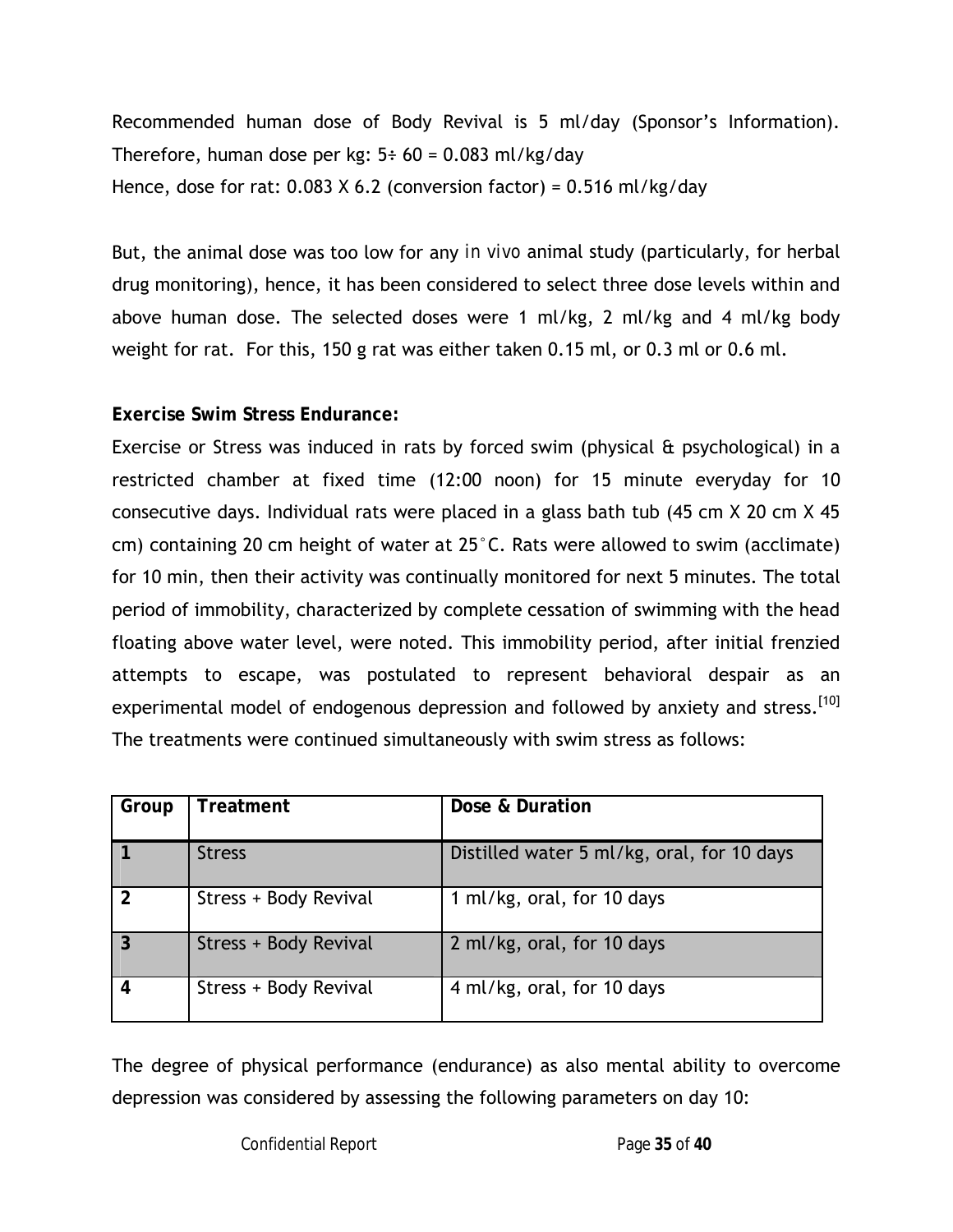- 1. Swimming Time
- 2. Blood Lactic Acid
- 3. Blood Creatinine Kinase
- 4. Immobility Time
- 5. Depression Score

#### **Analysis of Results:**

The data were expressed as Mean  $\pm$  Standard Deviation. All data were compared with respective groups by soft-wares SPSS (Microsoft IBM, version 20).The data were mostly analyzed by appropriate Paired test. The p value was considered significant as p<0.05.

|  |  |  |  | Table 2. Body Revival on Physical and Mental Performances in Rats |  |
|--|--|--|--|-------------------------------------------------------------------|--|
|--|--|--|--|-------------------------------------------------------------------|--|

|                               | Control          | Stress + BR         | $Stress + BR$       | Stress + BR         |
|-------------------------------|------------------|---------------------|---------------------|---------------------|
|                               | (Stress)         | 1ml/kg              | 2 ml/kg             | 4 ml/kg             |
| Physical Performance          |                  |                     |                     |                     |
| Swimming Time (sec)           |                  |                     |                     |                     |
| Day 0                         | $75.6 \pm 5.01$  | $76.5 \pm 3.61$     | $76.5 \pm 4.08$     | $76.3 \pm 5.46$     |
| Day 28                        | $61.1 \pm 3.65$  | 140.6±8.54*         | 125.8±4.44*         | 189±6.81*           |
| Blood Lactic acid (nM/L)      | $5.55 \pm 0.13$  | $4.48 \pm 0.12$ *   | $3.85 \pm 0.19*$    | $3.41 \pm 0.17$ *   |
| Blood Creatinine kinase (U/L) | $387.6 \pm 7.39$ | $314.5 \pm 5.85$ *  | $279 \pm 9.97$ *    | $255.5 \pm 9.89*$   |
| Mental Performance            |                  |                     |                     |                     |
| Immobility Time (sec)         |                  |                     |                     |                     |
| Day 0                         | $224.3 \pm 5.02$ | $223.5 \pm 3.61$    | $223.3 \pm 4.08$    | $223.6 \pm 5.46$    |
| Day 28                        | $238.8 \pm 3.65$ | $159.3 \pm 8.54*$   | $125.8 \pm 4.45$ *  | $111.2 \pm 6.81$ *  |
| Depression Score              | $6.48 \pm 1.90$  | $-28.69 \pm 3.95^*$ | $-43.63 \pm 2.39^*$ | $-50.35 \pm 3.15$ * |

N=6 in each group; Data are represented as Mean ± standard deviation; All data are statistically analyzed using Paired test by SPSS v.20 (IBM,USA) software and all data are compared to respective control within groups; \* Denotes p is less than 0.001;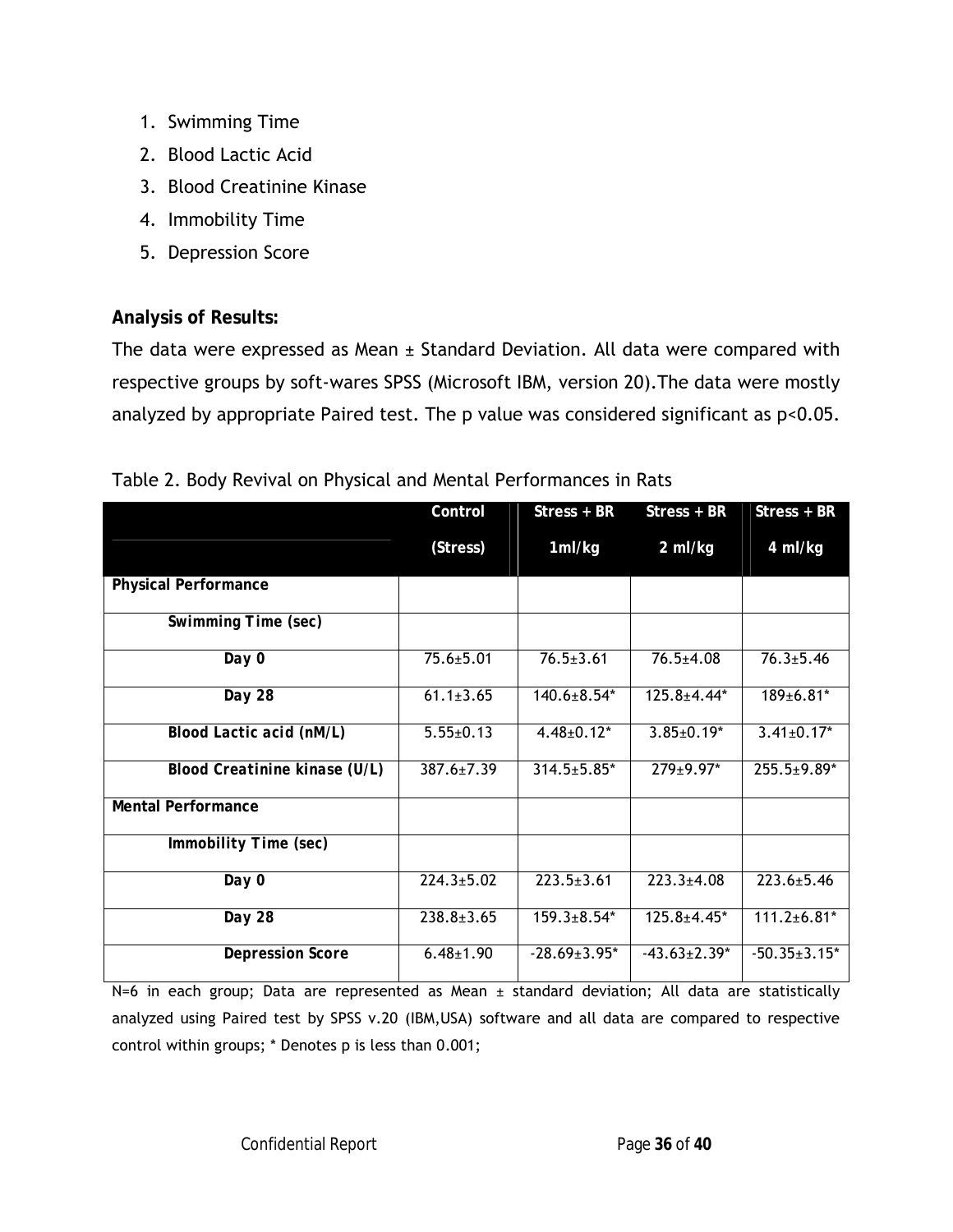



Comment: Body Revival Improves Swimming Time Significantly and Dose Dependently.



Fig. 2:

Comment: Body Revival Lowers Immobility Time Significantly and Dose Dependently.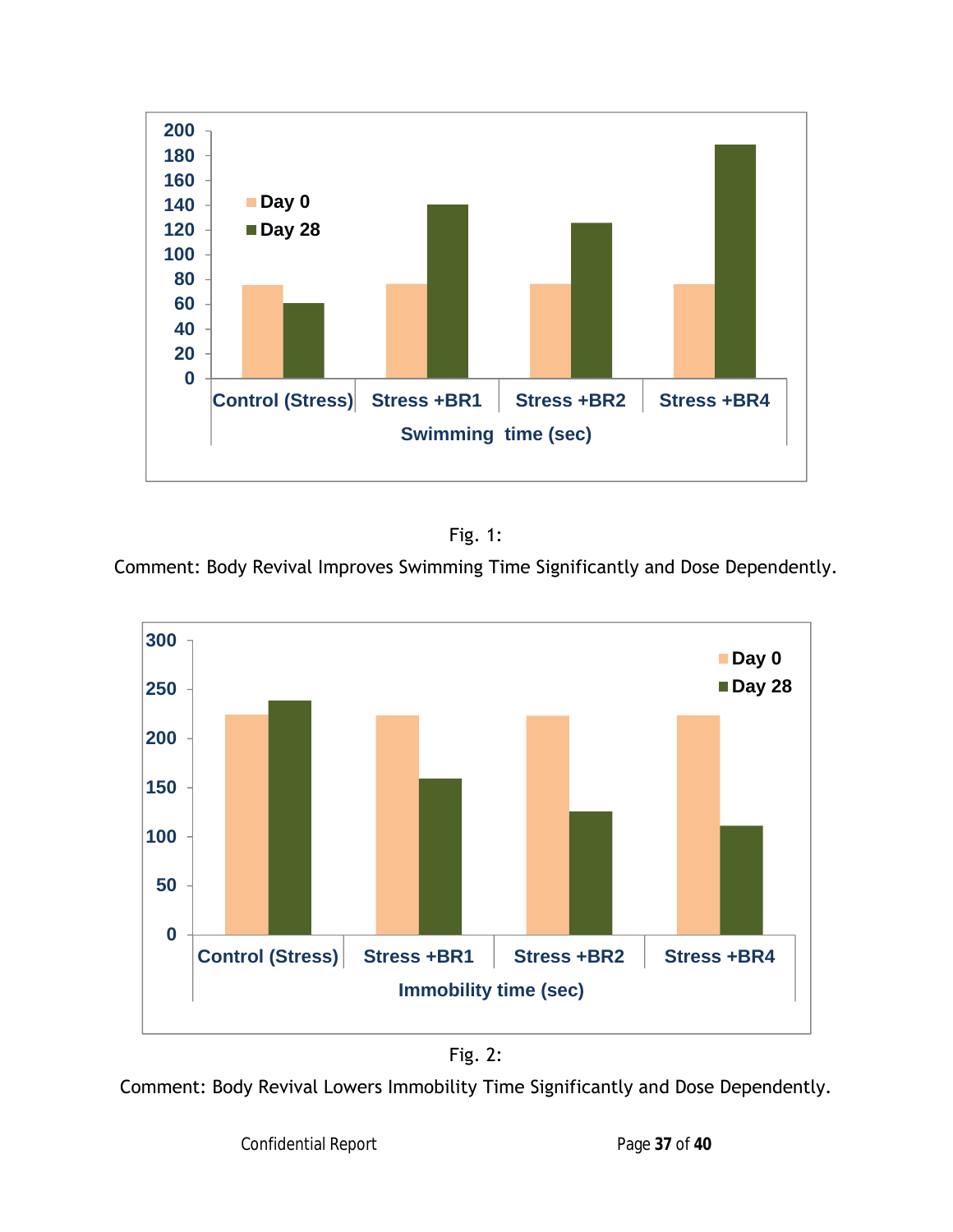



Comment: Body Revival Reduces Lactic Acid Significantly and Dose Dependently.





Comment: Body Revival Reduces CPK Significantly and Dose Dependently.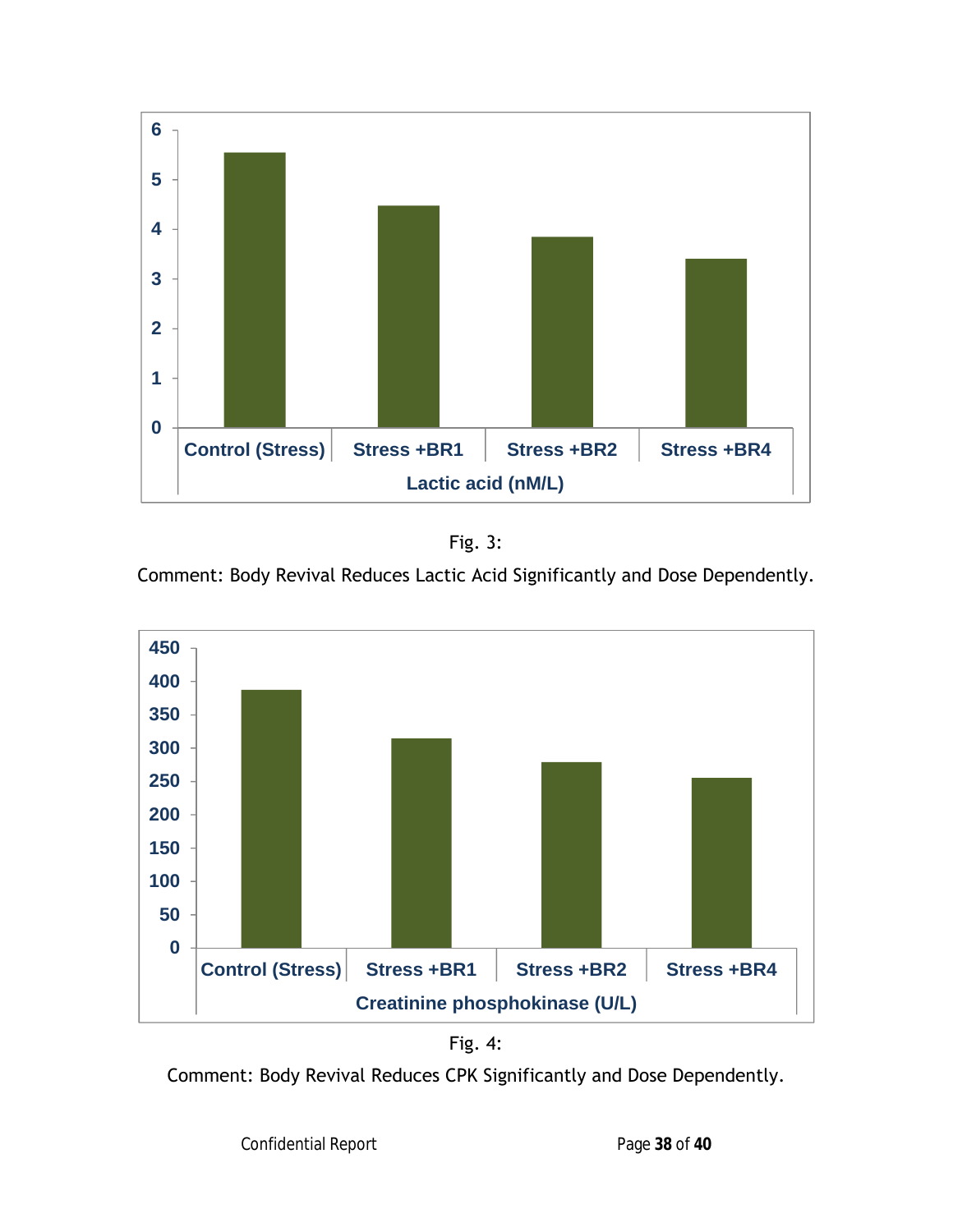

Fig. 5:

Comment: Body Revival Lowers Depression Score Significantly and Dose Dependently.

### **Interpretation of Results**

- It is claim that Body Revival has herbal active ingredients which works as *Balya, Rasayana and Medhya* and useful in general debilities and life style related disorders etc.<sup>[11]</sup>
- $\checkmark$  In this study, Body Revival ingestion improves exercise endurance power by enhancing to swimming time significantly and dose dependently within 10 days in rats.
- $\checkmark$  It also lowers immobility time or fatigue. Body Revival also enhances anaerobic capacity by lowering blood lactic acid.
- $\checkmark$  It also reduces muscle wasting as evidence by lowering blood CK level. Moreover, Body Revival improves mental strength or ability and thereby diminishes depressions.
- $\checkmark$  All these results suggest Body Revival has the capability to empower the physical as well as mental state form untoward conditions.